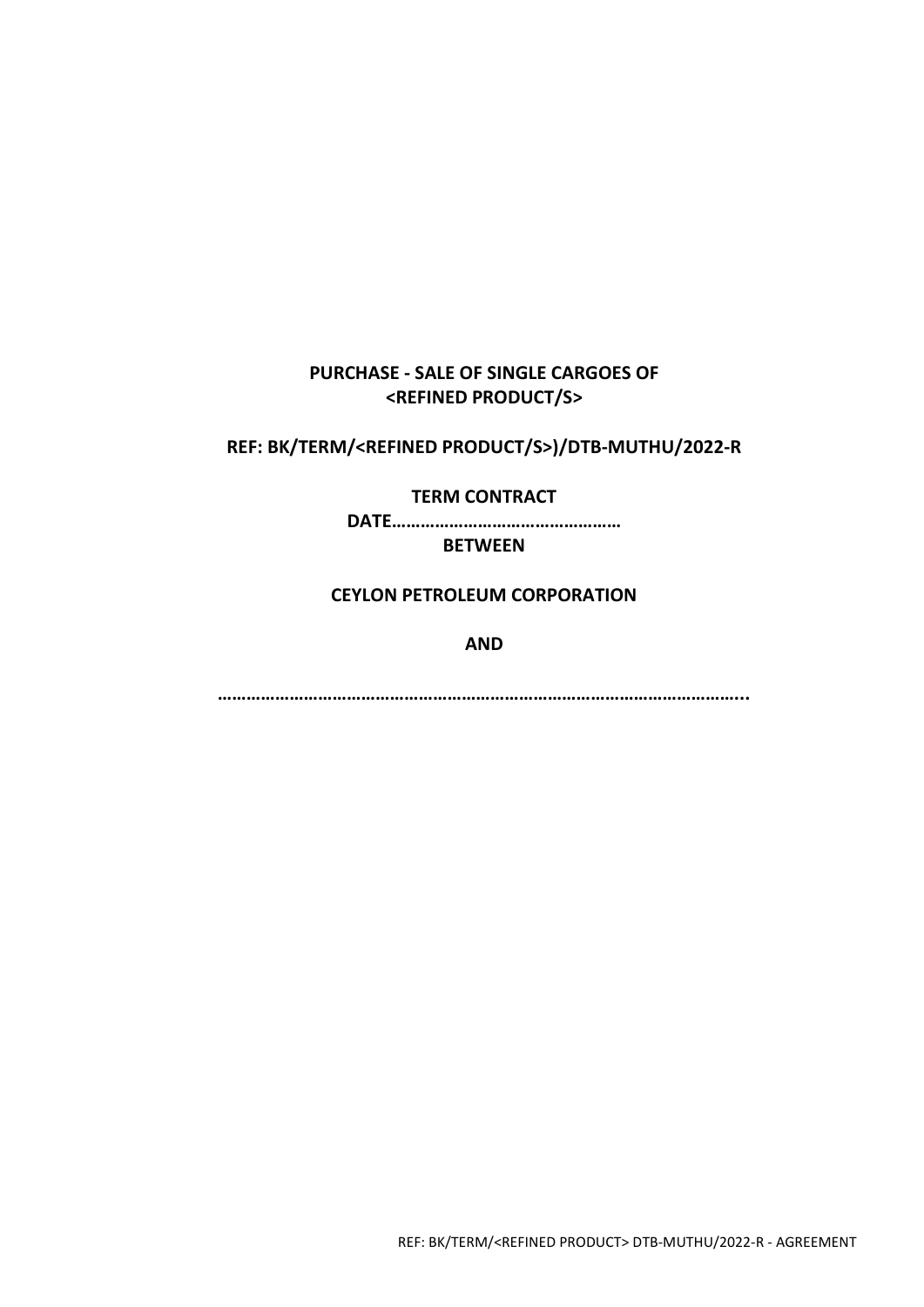# **TERM CONTRACT BETWEEN CEYLON PETROLEUM CORPORATION AND**

### **…………………………………………………………………………………….**

# **FOR THE PURCHASE OF SINGLE CARGOES OF**

### **<REFINED PRODUCT/S>**

## **TENDER REF: BK/TERM/<REFINED PRODUCT/S>/DTB-MUTHU/2022-R**

This AGREEMENT is entered into between the CEYLON PETROLEUM CORPORATION a Corporation duly established by an Act of Parliament Act No: 28 of 1961 whose Head Office is at No. 609, Dr. Danister De Silva Mawatha, Colombo – 09 Sri Lanka (hereinafter referred to as the "Buyer") of the One Part and ………………………………………………………………………………………………………………….. having its place of business at ……………………………………………….………………………….. (hereinafter referred to as the "Seller") of the Other Part.

WHEREBY it is agreed between the parties hereto as follows:

### **1. PERIOD OF CONTRACT :**

This Agreement shall commence on  $01<sup>st</sup>$  February 2022 and subject to the provisions hereof shall remain in force for a period of eight (08) months ending 30<sup>th</sup> September 2022.

- **2. BUYER :** Ceylon Petroleum Corporation (CEYPETCO), No. 609, Dr. Danister De Silva Mawatha, Colombo – 09, Sri Lanka.
- **3. SELLER :** ………………………………………………………….. ………………………………………………………….. …………………………………………………………..

### **4. SCOPE :**

During the period of the Agreement, the Seller shall sell and deliver and the Buyer shall purchase and pay for and take or cause to be taken <Refined Product/s> dual berth delivery at Dolphin Tanker Berth, Colombo and SPM Muthurajawela, Colombo for a period of eight (08) months commencing from  $01<sup>st</sup>$ February 2022 to  $30<sup>th</sup>$  September 2022, where not in conflict with the terms contained herein, Incoterms 2010 to apply.

#### **5. QUANTITY :**

|                                     | Quantities to be delivered / purchased |                       |                     |
|-------------------------------------|----------------------------------------|-----------------------|---------------------|
| <b>Product</b>                      | <b>Total contractual</b><br>quantity   | Per shipment quantity | No. of<br>shipments |
| <refined product="" s=""></refined> | Bbls -5%/+10%                          | Bbls -5%/+10%         |                     |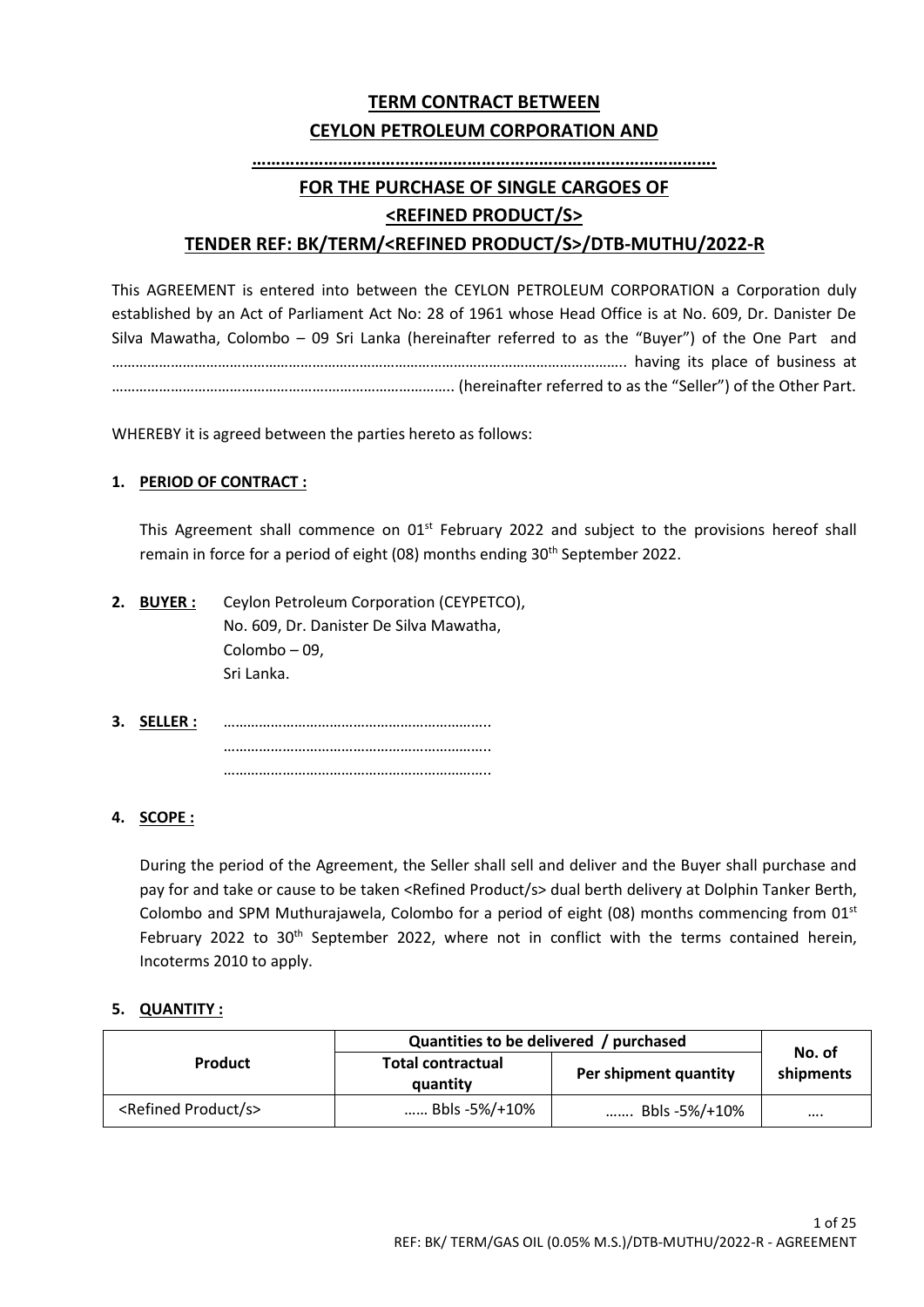### **6. QUALITY :**

Specifications of <Refined Product/s> shall be as per **Annex…**.

### **7. INSPECTION AT LOAD PORT**

- 7.1. The Buyer shall nominate an Independent Inspector (ITS Caleb Brett / Geo-Chem/ SBC Asia Saybolt / SGS / Bureau Veritas /CCIC / Amspec) acceptable to the Seller to sample, test and certify the quality of each product for inconformity with the contractual specifications and the quantity for inconformity with the tender conditions. They should present at the time of loading of the cargo to carry out/witness the inspection and to prepare the quality and quantity certificates and any other documents specified.
- 7.2. The Buyer reserves the right to nominate a second inspection company at its sole discretion to witness the quality and quantity of the products at load port as and when required at **its own cost**.
- 7.3. It is the responsibility of the Seller to ensure the presence of the Independent Inspector at the time of sampling, testing and loading of the cargo at the load port. The Seller shall co-operate and liaise with the Independent Inspector to ensure that the inspection is carried out to the satisfaction of the Buyer. Under no circumstances the quality of the cargo shall be tested at the laboratory at the load port or the cargo loaded on to the vessel at the load port without the presence of the independent inspector appointed as per sub clause 7.1. and the second inspector if nominated by the CEYPETCO as per sub clause 7.2.

In case the Buyer requests, the independent inspector at load port is also responsible to send a ship's composite sample with sufficient quantity at the earliest possible time after loading the vessel to be reach Ceylon Petroleum Storage Terminals Limited (CPSTL) laboratory at Colombo via air freight. In this case, all related cost shall be under the Buyer's Account.

- 7.4. The Buyer shall furnish full particulars of the respective cargo to be purchased to the Independent Inspector under advice to the Seller. The quality and quantity of the product shall be tested in accordance with good industry standards and practices and using internationally accepted sampling and analytical/testing methods stipulated in relevant specification sheet as per **Annex…**.
- 7.5. Shore tank quality certificate issued by the Seller's Terminal and signed by the mutually agreed Independent Inspector, shall be forwarded/communicated to the Deputy General Manager (Commercial & Supply Chain) or Commercial Manager of the Buyer through e-mail, before commencement of loading.
- 7.6. The Seller shall ensure that vessel loads only the product(s) that meet(s) each, every and all specifications as specified by CEYPETCO in the contract. The independent inspector nominated by the Buyer and accepted by the Seller shall also ensure that the vessel loads only products that are on specifications.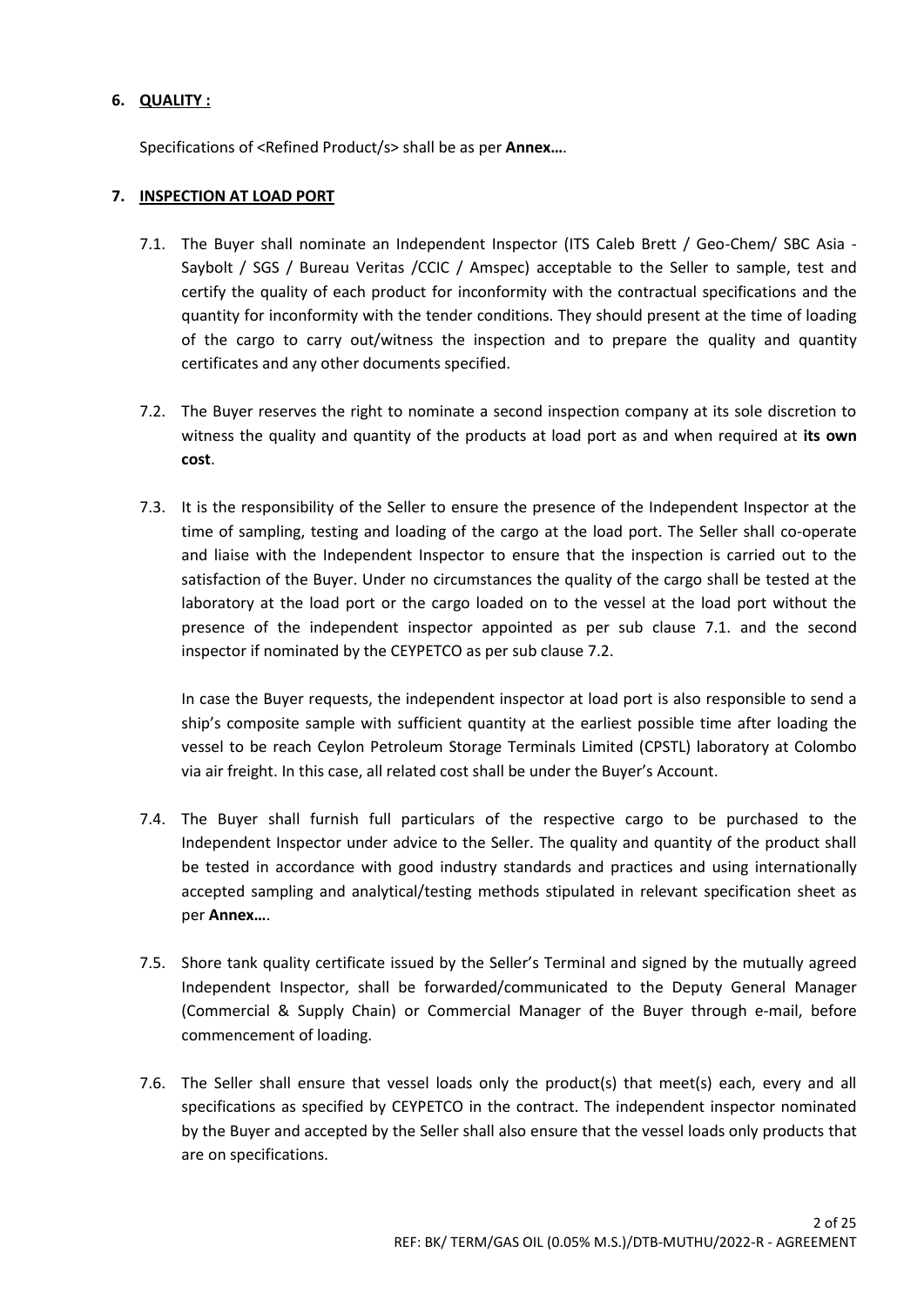If the load port quality certificates of the product(s) does/do not meet the CEYPETCO contractual specification/s, the Buyer shall communicate the rejection of such product(s) with reasons within a reasonable time period after the Seller has sent the quality certificates through e-mail.

Under no circumstances the loading shall be delayed, if all the parameters of load port quality certificates for all products are on specifications.

- 7.7. The Seller shall send the quality certificates to cm@ceypetco.gov.lk / commercial@ceypetco.gov.lk / commercial.bulk@ceypetco.gov.lk for the said purpose.
- 7.8. The Seller shall load the cargo complying with CEYPETCO tender specification at their own risk.
- 7.9. The Seller shall be bound to provide a tank cleanliness & dry certificate signed by the Independent Inspector certifying the inspection and witnessing, ensuring dry and cleanliness of the vessel's tanks & lines before loading and vessel's tanks facilities such as pipelines, pumps and strainers to be cleaned, dry and suitable for <Refined Product/s> through the independent inspector.
- 7.10. It is extremely important to submit the above certificate to the Buyer by the independent inspector prior to commencement of loading. The Seller shall be responsible to load the cargo into the clean and dry tanks of the vessel as certified by the independent inspector.
- 7.11. In the event product is loaded from different shore tanks, independent inspector shall provide quality certificates in respect of each and every shore tank.
- 7.12. The cost of inspection at load port shall be shared equally between the Buyer and the Seller.
- 7.13. Quantities mentioned in the Bills of Lading (B/Ls) at respective load ports shall be binding on both parties.
- 7.14. In the event that the Seller does not agree to the nominated Independent Inspector by the Buyer as per the clause 7.1., the Seller is permitted to nominate an alternative Independent Inspector from companies listed under the said clause under no circumstances the Seller shall be permitted to change such alternative nomination thereafter.

### **8. INSPECTION AT DISCHARGE PORT**

- 8.1. Discharge Port independent inspector shall be different to that at the load port.
- 8.2. The quality at Discharge Port Colombo shall be determined by CPSTL laboratory and witnessed by the Independent Inspector (ITS Caleb Brett / Geo-Chem / SBC Asia – Saybolt / SGS / Bureau Veritas) at Colombo and one representative if nominated by the Seller. Such determinations shall be based on the recognised cargo analysis carried out by the CPSTL laboratory. The certificate of quality issued by CPSTL laboratory as witnessed by the independent inspector at Colombo based on such recognised cargo analysis shall be binding on both parties.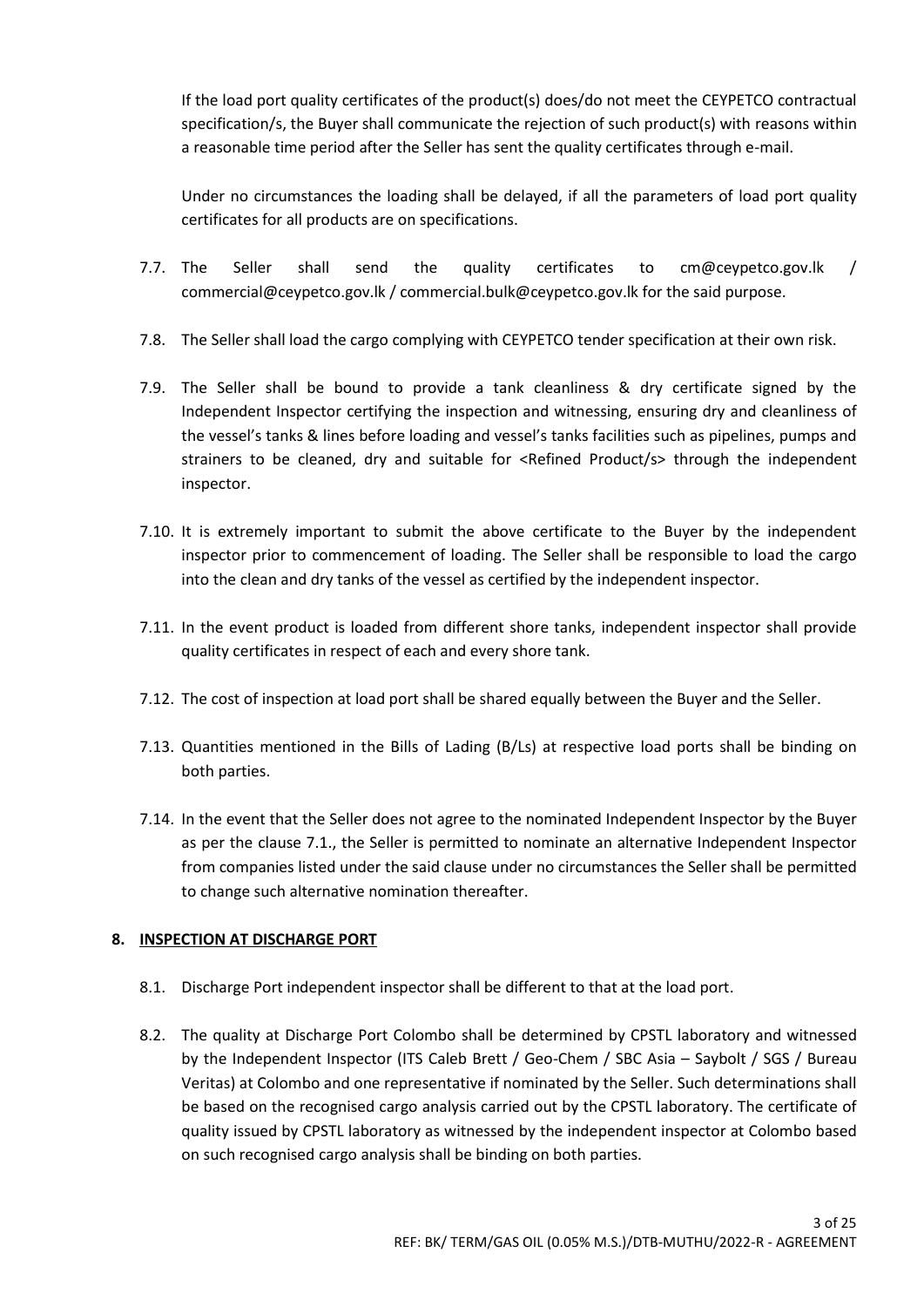The Buyer shall reserve the right to deploy its own representative/s to witness the sampling / testing performed at the vessel / CPSTL laboratory.

8.3. A ship tank composite samples with adequate quantities **for the product** will be drawn from the ship's tanks according to ASTM standard method of sampling by a mutually agreed independent inspector at discharge port witnessed by the Buyer / CPSTL representatives and representative if nominated by the Seller. Samples shall be properly sealed and authenticated by the independent inspector, vessel's master or representative of the master and representatives of the Buyer / CPSTL and representative if nominated by the Seller.

Such sample/s shall be analysed at the Ceylon storage terminals limited (CPSTL) laboratory according to contractual specification and shall be witnessed by the mutually agreed independent inspector. The result of the analysis shall be the recognized cargo analysis and shall be binding on both parties.

- 8.4. Under no circumstances a representative of the seller from an inspection company and an employee of the inspection company as mentioned under sub clause 8.2. will be allowed.
- 8.5. Under no circumstances a protective inspector will be allowed to the seller other than the mutually agreed independent inspector.
- 8.6. The Seller shall declare in the bid that the certificate of quality at discharge port **for the product** shall be on the basis of ship tank composite sample taken on arrival of the vessel at discharge port as per the sub clause 8.3.
- 8.7. In the event the first composite sample does not meet the contractual specifications, the independent inspector will be requested to draw a second set of samples from vessel's individual tanks in the presence of representatives from Buyer (CEYPETCO/CPSTL), a representative from the Seller's cargo insurer, two representatives from the Seller and one representative from the protection & indemnity insurance (P&I club).

Such individual sample will be analysed at the laboratory of CPSTL according to the contractual specifications and shall be witnessed by the mutually agreed independent inspector. The results of these analysis based on the samples drawn from vessel's individual tanks shall be the recognized cargo analysis and shall be binding on both parties. All representatives' witness this test required to be signed each of the full test certificates issued by CPSTL laboratory.

- 8.8. If the specification of any or all of the product/s deviated from the CEYPETCO standard specifications, the Buyer reserves the right to reject any or all of such product/s.
- 8.9. Under no circumstance further samples shall be drawn from ship's tanks other than the samples proposed under sub clause 8.5. to determine the quality of cargo at discharge port. Furthermore, under no circumstances any testing results from any other laboratories other than the CPSTL laboratory shall be entertained for final determination of the quality of the subject cargo.
- 8.10. In the event of the Buyer deciding to accept a part cargo on board the vessel based on the test results of the second test for the individual tanks, the part cargo shall be discharged at the sole discretion of the Buyer. In case it is decided to accept part cargo discharge, then laytime and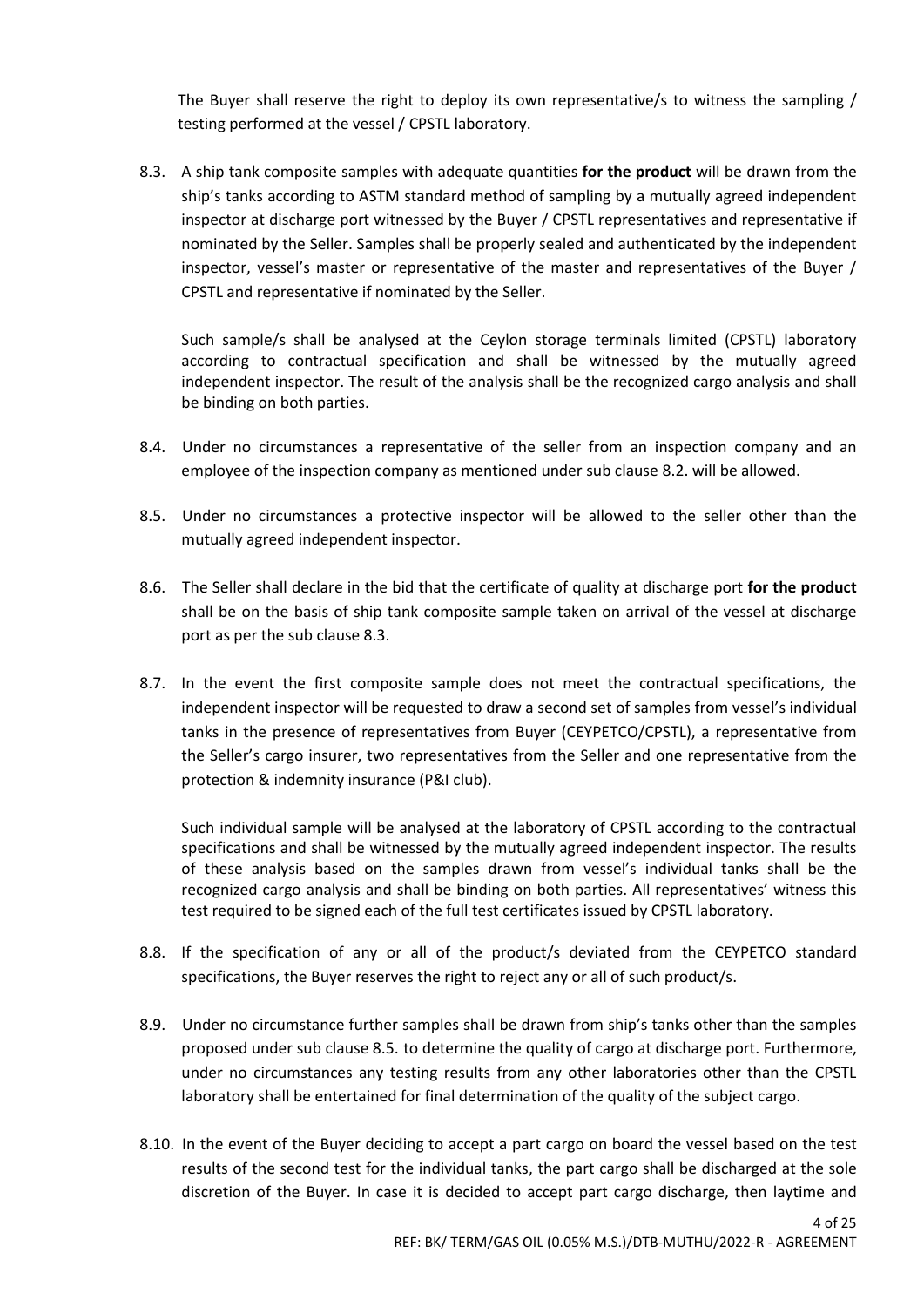demurrage to be pro-rated in line with the quantity of cargo discharged. The time period between first rejection of the cargo or part cargo and recommencement of the laytime for the part cargo shall not be counted as used laytime.

- 8.11. The quality certificate at discharge port, Colombo shall be issued by the independent inspector based on the test report of CPSTL laboratory.
- 8.12. Discharge of vessel shall commence only after the certificate of quality at discharge port, as issued by independent inspector based on the test report/s of CPSTL laboratory countersigned by Buyer's representative is in the possession of the Seller.
- 8.13. The quantity of products at the discharge port Colombo shall be determined by an independent inspector (ITS Caleb Brett / Geo-Chem/ SBC Asia – Saybolt / SGS / Bureau Veritas) at Colombo. Such determinations shall be reported on the certificate of quantity.

In the event that the out-turn loss (out-turn quantity vs. B/L quantity) is in excess of 0.5% and/or there is any free flowing product left on board as reported and certified by the independent inspector at discharge port, the Seller shall deduct the excess loss and/or free flowing product left on board from the bill of lading quantity for invoice purposes.

- 8.14. In the event if the out-turn loss is proved to be due to Buyer's fault including but not limited to discharging pipe line leakage, causing an out-turn loss in excess of 0.5%, such excess loss shall not be deducted from the B/L quantity for invoice purposes.
- 8.15. The cost of inspection, including cost for testing of second composite sample payable to independent inspector at discharge port, shall be shared equally between the Buyer and the Seller.

### **9. RECOVERY OF DAMAGES OR LOSSES FOR CEYPETCO DUE TO UNACCEPTABLE QUALITY**

9.1. If the quality of any or all of the product/(s) at the discharge port does (do) not meet/comply with the contractual specifications specified under **Annex …** with respect to any of the parameters indicated therein, subject to Sub Clause 8.7., the Buyer reserves the right to reject the full consignment on board the vessel or part of the consignment as the case may be.

In such a case the Seller is obliged to provide a replacement cargo at the request of the Buyer without any additional cost to the Buyer within the time specified by Buyer subject to payment of zero point one percent (0.1%) of the DAP "value of the rejected cargo" per day pro-rata basis by the Seller to the Buyer for the period commencing from the date of rejection of the cargo until the replacement cargo is delivered at Colombo (i.e. up to the Notice of Readiness (NOR) tendered time) during the new laycan subject to the maximum of twenty (20) days. Value of the rejected cargo shall be determined, based on the B/L quantity, the agreed delivery laycan of the rejected cargo and as per the pricing clause of this Agreement. Determination of the new laycan will be at the discretion of the Buyer. However, the Buyer shall not unreasonably delay the allocation of an alternative delivery laycan.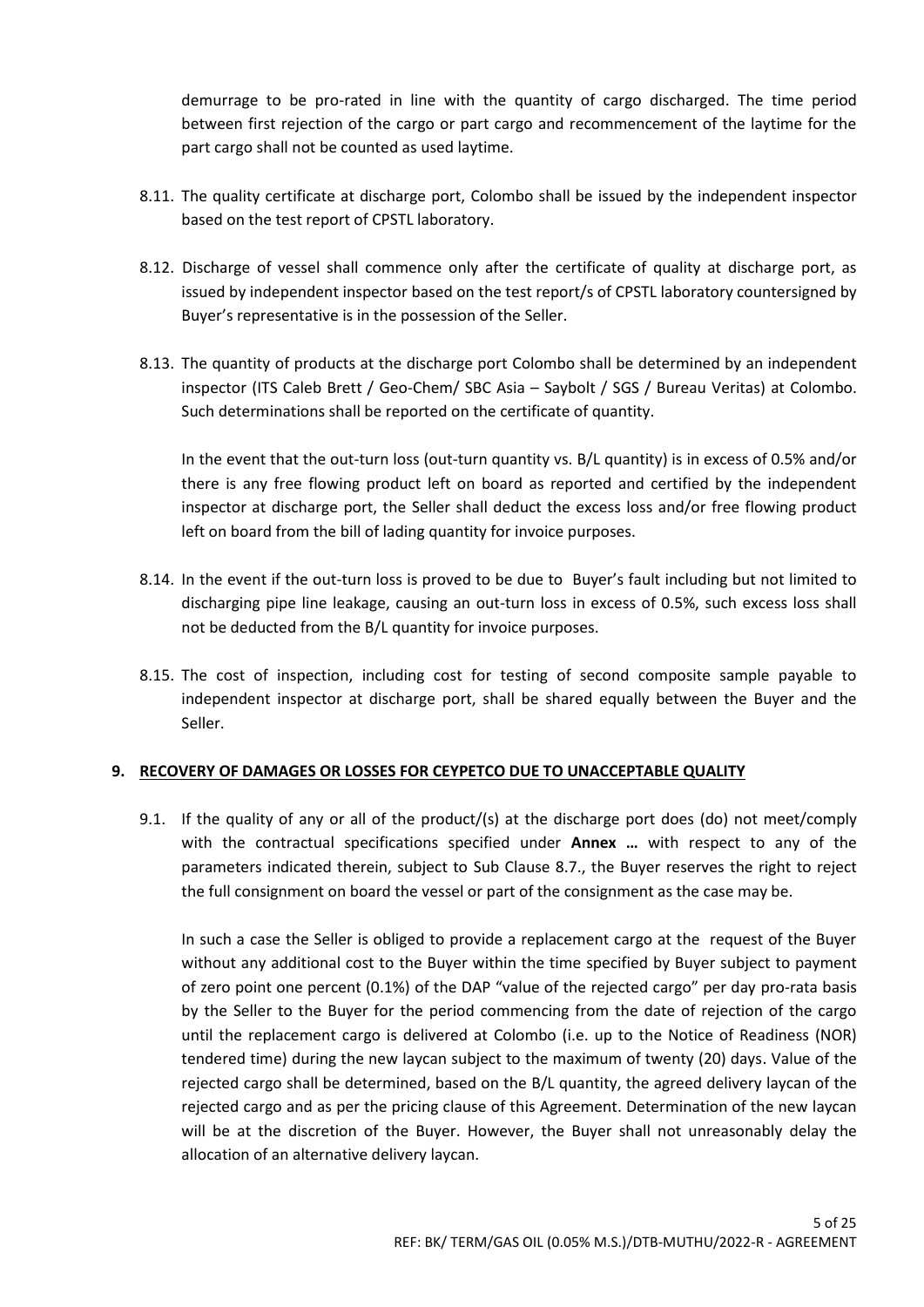The consent for the supply of replacement cargo shall be communicated in writing by the Seller to the Buyer within forty eight (48) hours of such request by the Buyer.

- 9.2. In the event of rejection of the final cargo resulting in the delay of replacement cargo under this term contract, the Seller shall be bound to extend the validity of the Performance Security Guarantee up to the date determined by the Buyer as required.
- 9.3. The pricing of the replacement cargo should be determined as per the monthly average price of the month belongs to the first day of the two day delivery laycan of the replacement cargo at Colombo plus premium/discount. The calculation of the value of the replacement cargo shall be as per the Clause 11. under the heading "**DAP Colombo Price/Interest/Payment**".
- 9.4. In the event, failure by the Seller to provide a replacement cargo, the Buyer reserves the right to terminate the contract and to call on the Performance Security Guarantee.
- 9.5. For the replacement cargo, the same terms and conditions of this agreement shall be applicable in all aspects including quality, delivery and recovery of damages or losses for CEYPETCO.
- 9.6. In the event, the Buyer deciding, at its sole discretion, not to request a replacement cargo for any or all product/s, a recovery of damages or losses for the Buyer shall be one point five percent (1.5%) of DAP value of any or all product/s of rejected cargo and the same shall be recovered from the letter of credit (L/C) of the balance accepted cargo on-board the same vessel.

In the event the Seller does not agree to recover the damages or losses for the Buyer from the letter of credit (L/C) of the balance accepted cargo imposed by the Buyer including the last cargo of this Agreement, the Buyer shall reserve the right to recover, such damages or losses for the Buyer from the Performance Security Guarantee.

In the event the Seller does not agree to deduct such damages or losses for the Buyer from the letter of credit (L/C) of the balance accepted cargo pertaining to subject delivery or the L/C of the subsequent shipment or does not agree to settle directly to the Buyer, as claimed by the Buyer, including the last cargo of this Agreement, it shall be considered as the non-performance of the contract. Moreover, the Buyer shall reserve the right to recover, such damages or losses for the Buyer so accumulated from the Performance Security Guarantee at the end of the contract.

### **10. OUT-TURN LOSS**

In the event that the out-turn loss (out-turn quantity vs. B/L quantity) is in excess of 0.5% and / or there is any free flowing product left on board as reported by Independent Inspectors (Geo-Chem / ITS Caleb Brett / SBC Asia – Saybolt / SGS / Bureau Veritas) at discharge port, Colombo the Seller shall deduct the excess loss and / or free flowing product left on board from the B/L quantity for invoice purposes.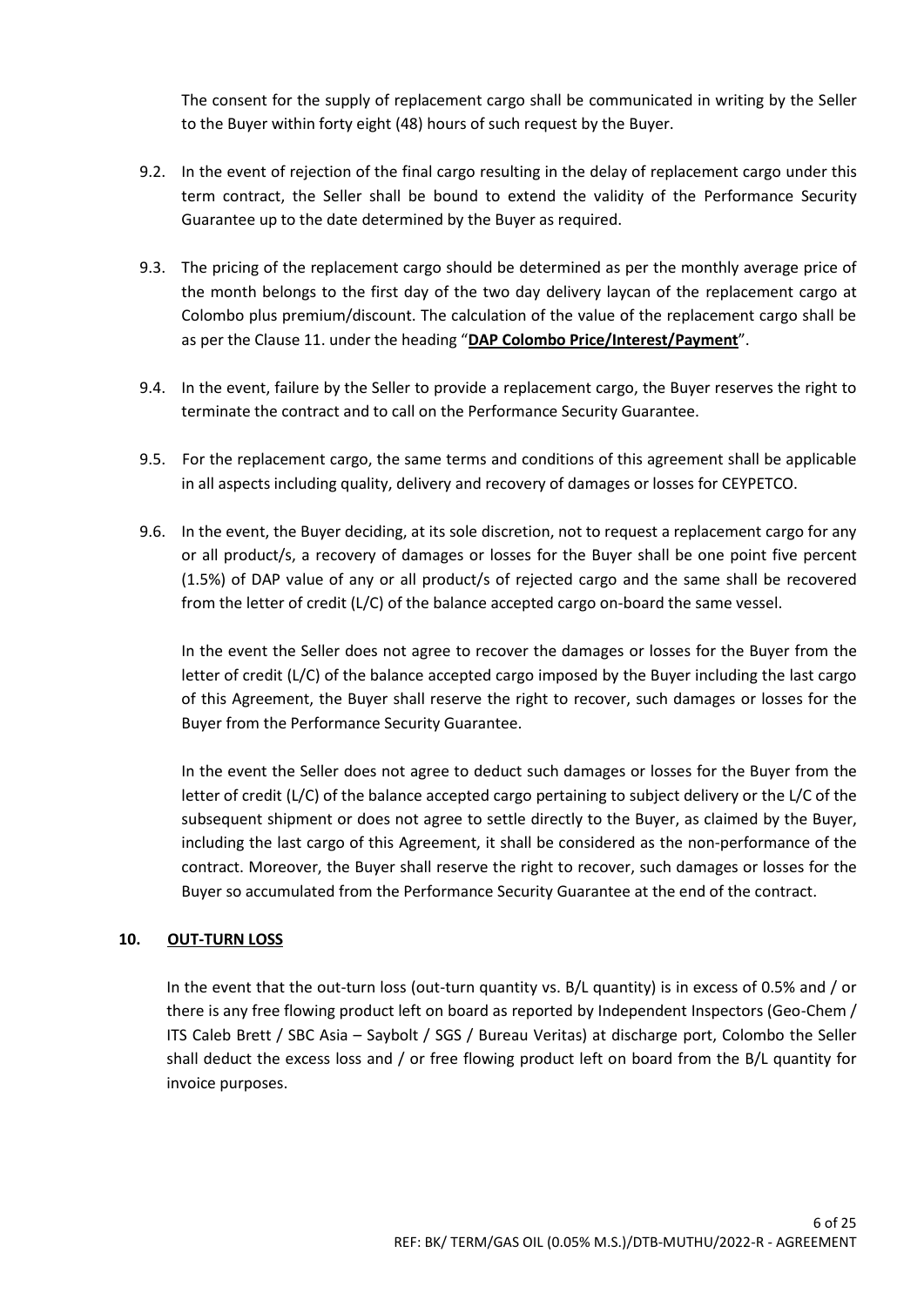#### **11. DAP COLOMBO PRICE / INTEREST / PAYMENT**

#### 11.1. DAP Colombo price for **<Refined Product/s>** shall be calculated as follows:

### **PAYMENT IN THIRTY (30) DAYS AFTER THE B/L DATE - OPTION -1**

Price offered for <Refined Product/s> in USD per barrel on **DAP Colombo basis (Incoterms 2010)** shall be the monthly average of the MIDS of FOB Singapore price of Gas Oil 500ppm published under the heading **"Platts Singapore Middle Distillates Assessments"**, in Platt's market scan over the month belongs to the first day of the two day delivery laycan at Colombo plus **a fixed premium/discount in United State Dollar ………… (USD ……….) per barrel** for the first thirty (30) days interest free credit period.

Or

### **PAYMENT IN NINETY (90) DAYS AFTER THE B/L DATE - OPTION -2**

Price offered for <Refined Product/s> in USD per barrel on **DAP Colombo basis (Incoterms 2010)** shall be the monthly average of the MIDS of FOB Singapore price of Gas Oil 500 ppm published under the heading **"Platts Singapore Middle Distillates Assessments"**, in Platt's market scan over the month belongs to the first day of the two day delivery laycan at Colombo plus **a fixed premium/discount United State Dollar ………… (USD ……….) per barrel** for the first thirty (30) days interest free credit period plus the interest for the extended credit period after thirty (30) days to ninety (90) days shall be charged at three (03) months LIBOR (US Dollar) plus **……….% per annum** as published by the Financial Times or Reuters. LIBOR will be that existing on the first day of the two day delivery laycan. If the first day of the two day delivery laycan is a non-banking day in London, then three (03) months LIBOR (U.S. Dollar) quote will be the following London banking day after the first day of the two day delivery laycan. LC amount shall cover the cargo value and the interest amount for the extended payment period.

Or

#### **PAYMENT IN HUNDRED AND EIGHTY (180) DAYS AFTER THE B/L DATE - OPTION -3**

Price offered for <Refined Product/s> in USD per barrel on **DAP Colombo basis (Incoterms 2010)** shall be the monthly average of the MIDS of FOB Singapore price of Gas Oil 500ppm published under the heading **"Platts Singapore Middle Distillates Assessments"**, in Platt's market scan over the month belongs to the first day of the two day delivery laycan at Colombo plus **a fixed premium/discount United State Dollar ………… (USD ……….) per barrel** for the first thirty (30) days interest free credit period plus the interest for the extended credit period after thirty (30) days to hundred and eighty (180) days shall be charged at six month LIBOR (US Dollar) plus **……….% per annum** as published by the Financial Times or Reuters. LIBOR will be that existing on the first day of the two day delivery laycan. If the first day of the two day delivery laycan is a nonbanking day in London, then six (06) months LIBOR (U.S. Dollar) quote will be the following London banking day after the first day of the two day delivery laycan. LC amount shall cover the cargo value and the interest amount for the extended payment period.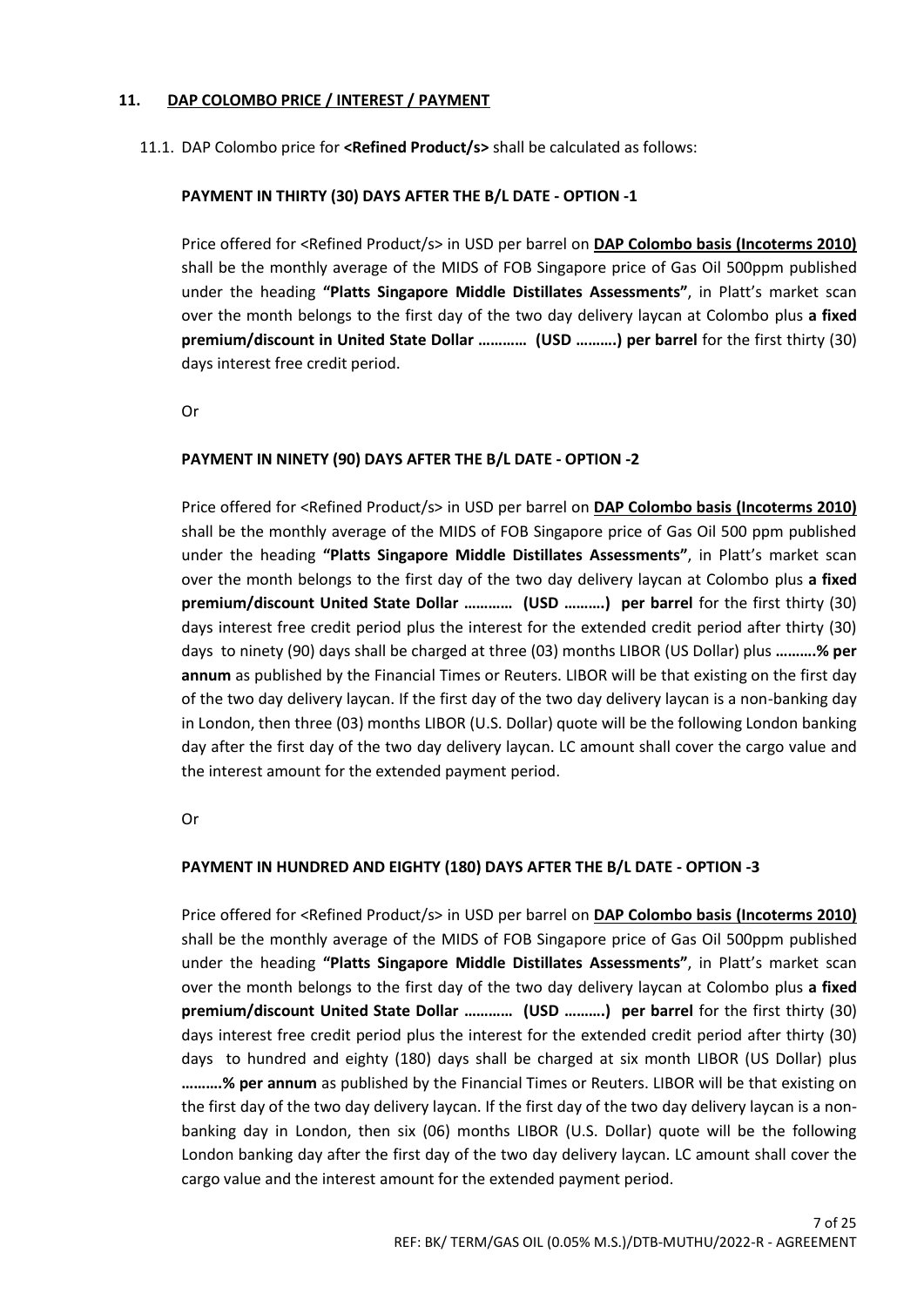11.2. L/C to be established by the Buyer through its bankers either by Bank of Ceylon or People's Bank base on the terms and conditions acceptable to both Seller and Buyer, at least twelve (12) calendar days prior to the first day of the two day delivery laycan at Colombo.

The Seller shall be responsible to trace and verify the receipt of the L/C through their corresponding bank. The Seller shall be responsible to send all required details including Performa invoice for the establishment of the L/C by the Buyer within three (3) business days after receipt of the nomination for each and every cargo under this term contract

- 11.3. Premium for each product and the interest rate applicable over LIBOR shall be fixed throughout the eight (8) months contract period.
- 11.4. If the payment due date falls on a Saturday or non-Monday bank holiday in New York, USA, payment shall be effected on the last preceding banking day in New York, USA. If the payment due date falls on a Sunday or Monday bank holiday in New York, USA, payment shall be effected on the first following banking day in New York, USA credit period under sub clause 11.1. above for the purpose of interest calculation shall be adjusted as per payment due date being affected under this condition.
- 11.5. In the event that the Buyer shall remit any monies due and payable to the Seller's bank account on a date after the due date specified for payment, then interest shall be charged at prevailing monthly average LIBOR (US Dollars) as published by the Financial Times or Reuters plus a premium of two percent (2%) per annum, on all amounts remaining outstanding for the period from the date payment was due to the date of Seller's receipt of payment.
- 11.6. Final unit price for each product shall be expressed to three decimal places by rounding up the third decimal place if the fourth decimal place is five (5) or greater.
- 11.7. Payment will be made thirty (30) days (option -1) or ninety (90) days (option -2) or hundred and eighty (180) days (option -3) after the B/L date [B/L date to count as day zero (0)] by an irrevocable, non-assignable, non-transferable & unconfirmed documentary letter of credit established through Bank of Ceylon/People's Bank, Colombo. All bank charges outside Sri Lanka, if any, will be for the account of the Seller. Confirmation charges of L/C shall be to the Beneficiary's account.
- 11.8. Letter of Credit (L/C) established by the Buyer shall request the following original documents.
	- 11.8.1. Manually signed original commercial invoice based on the B/L quantity in US Barrels @ 60 °F (in air).
	- 11.8.2. Full set of 3/3 original 'Clean on Board' Bill of Lading issued or endorsed to the order of Bank of Ceylon/People's Bank, Colombo and notify 'Ceylon Petroleum Corporation' and showing freight payable as per charter party. Each original B/L to be manually signed by the master of the vessel or owners or signed on behalf of the master as agents.
	- 11.8.3. Certificate of Quality ex shore tanks at load port issued or endorsed by the independent inspector, confirming that the products shipped conform to the contractual specifications.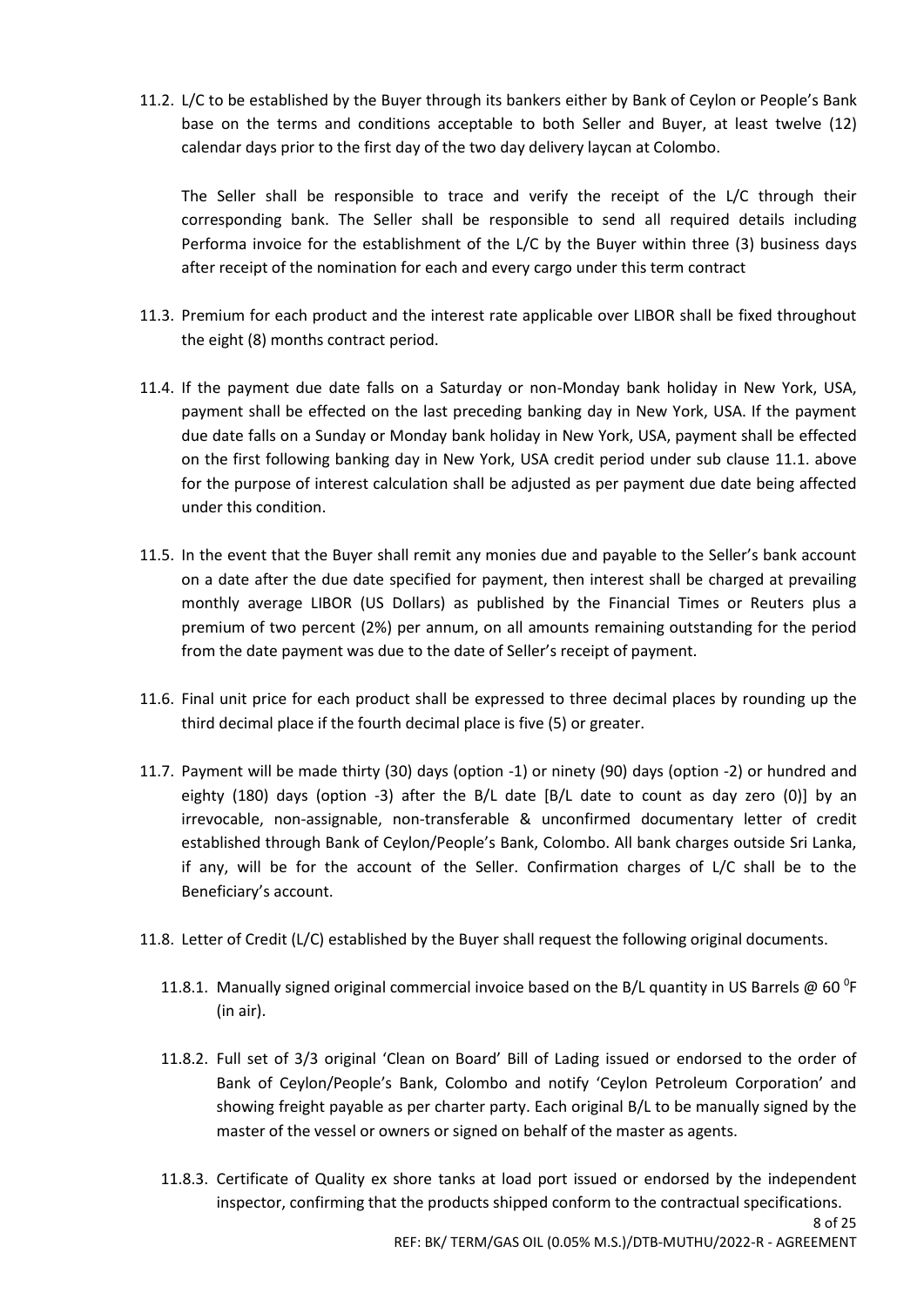- 11.8.4. Certificate of Quantity ex shore tanks at load port issued or endorsed by the independent inspector.
- 11.8.5. Certificate of origin issued by Seller or terminal or any authority or local body or Chamber of Commerce such certificate shall not be issued by countries which comes under sanction imposed by United States / United Nations/ European Union.
- 11.8.6. Tank Cleanliness & Dry Certificate issued by the independent inspector, confirming that the ship's tanks are clean and dry prior to loading.
- 11.8.7. Certificate of quality at discharge port, Colombo issued or endorsed by the independent inspector based on the report of tests conducted by Ceylon petroleum storage terminals limited, confirming that the products shipped conform to the contractual specifications.
- 11.8.8. Certificate of ship arrival quantity and out-turn quantity at discharge port, Colombo issued or endorsed by the independent inspector.
- 11.8.9. The negotiation of letter of credit (L/C) upon presentation of letter of indemnity (LOI) in lieu of above original shipping documents is permitted for the successful supplier/bidder subject to;
	- 11.8.9.1. Presentation of beneficiary's manually signed original commercial invoice.
	- 11.8.9.2. Presentation of ship arrival quantity report issued by the independent inspector at discharge port, Colombo.
	- 11.8.9.3. Presentation of tank cleanliness & dry certificate issued by the independent inspector, confirming that the ship's tanks are clean & dry prior to loading.
	- 11.8.9.4. Presentation of quality and out-turn quantity report issued by the independent inspector at discharge port, Colombo.
	- 11.8.9.5. Obtaining prior approval of the Buyer for such LOI format.
- 11.9. Validity of the L/C should be up to maximum of ninety (90) days from the date of establishment of the L/C irrespective of the payment option selected.

#### **12. LOCAL AGENT & LOCAL AGENCY COMMISSION**

The local agent's commission of USD ……. Per Bbl (or MT) or lump sum will be deducted from the total DAP Colombo value and paid in Sri Lanka rupees/No local agency commission is payable.

#### **13. TITLE AND RISK**

Title and risk/property of the products supplied under the terms of this contract shall pass on to the Buyer at the discharge port when product passes the Seller's vessel's permanent hose/discharging arm connection.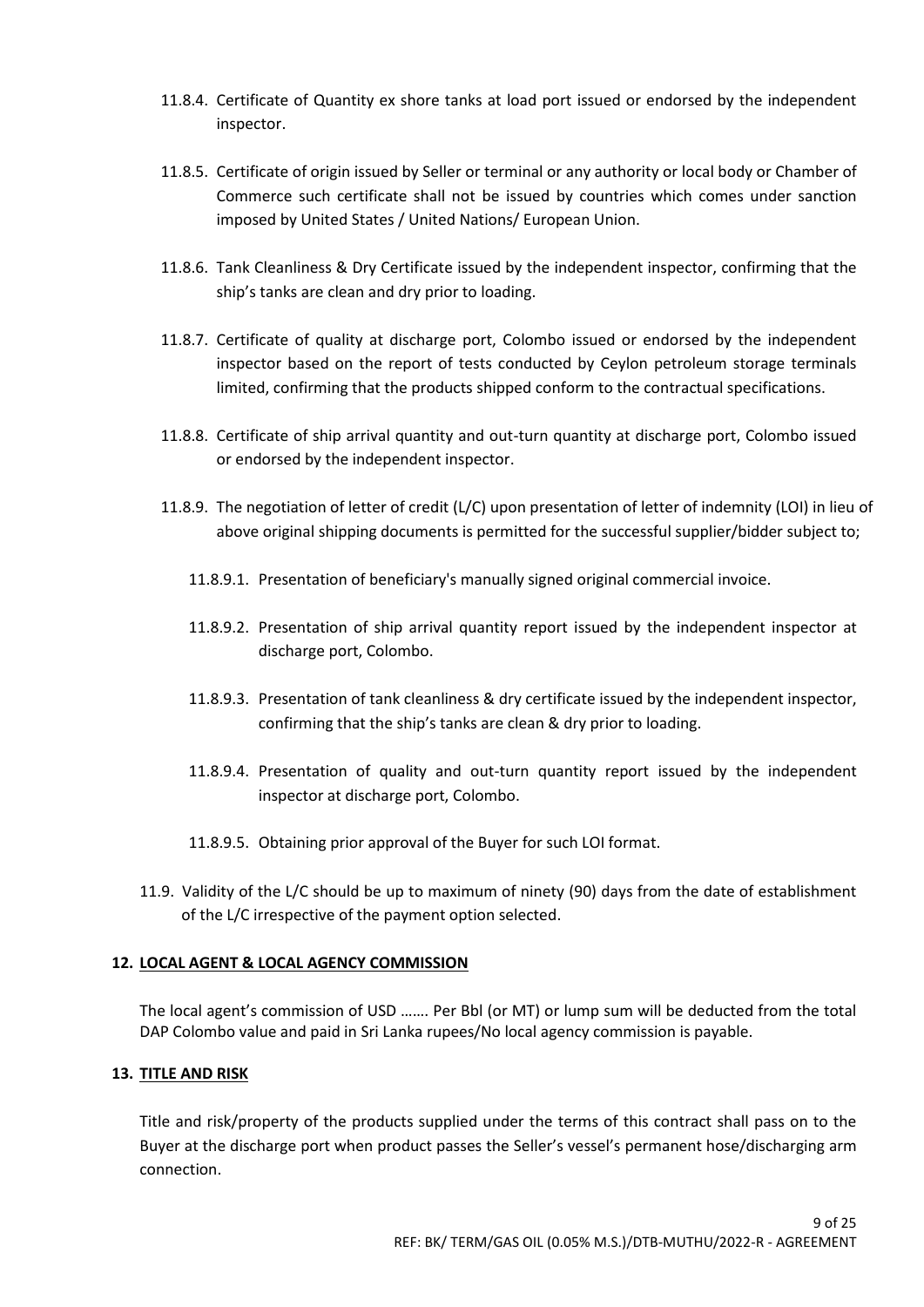## **14. CLAIMS, DISPUTES AND RECOVERY OF DAMAGES OR LOSSES FOR CEYPETCO BY LATE DELIVERY AND DELIVERY OF LESSER QUANTITY THAN AGREED**

- 14.1. Any claim whatsoever arising between the parties to this agreement, under the terms of this agreement shall be lodged in writing within sixty (60) days of receipt of product by the Buyer or in the case of the cargo is not delivered to the Buyer within sixty (60) days of the last date of the two day delivery laycan as notified by the Buyer. Otherwise any such claim shall be deemed to have been waived.
- 14.2. Every endeavour shall be made to settle any difference or dispute arising from any transaction between the Buyer and the Seller arising from any transaction by mutual negotiations, failing which such differences or disputes shall be settled by arbitration.
- 14.3. The place of arbitration shall be Colombo, Sri Lanka.
- 14.4. The Buyer and the Seller agree that any dispute arising out of or in connection with this contract including any question regarding its existence, validity or termination shall be finally settled under the rules of arbitration of the United Nations Commission on International Trade Law (UNCITRAL) procedures.
- 14.5. The language of arbitration shall be English. The arbitration tribunal shall consist of three arbitrators, one to be appointed by the Seller, one by the Buyer and the two arbitrators thus appointed shall choose the third arbitrator.
- 14.6. Arbitration shall be a condition precedent to the institution of any legal action by either party against the other.
- 14.7. This tender shall be governed by and construed in accordance with the Laws of Sri Lanka excluding any conflict of laws and rules.

#### **15. DELIVERY OF PRODUCTS AT COLOMBO**

**The two day delivery laycan shall be commenced from 0001 hrs. of the first day of the delivery laycan up to the 2400 hrs. of the second day of the delivery laycan.**

#### 15.1. **Delivery of products for single berth at Dolphin Tanker Berth, Colombo**

- 15.1.1. For each shipment, a two day delivery laycan at Dolphin Tanker Berth, Colombo will be notified by the Buyer to the Seller, thirty (30) days before the first day of the delivery laycan. It is imperative that each shipment is delivered in Colombo during the delivery laycan notified by the Buyer in one tanker in one lot. However, under special circumstances the Seller shall take every endeavor to deliver a cargo even notice of less than thirty (30) days prior to the first day of the two day delivery laycan. The Seller to mutually discuss and agree with the delivery dates if notice is less than thirty (30) days.
- 10 of 25 REF: BK/ TERM/GAS OIL (0.05% M.S.)/DTB-MUTHU/2022-R - AGREEMENT 15.1.2. Delivery of products should be made on DAP Colombo basis (incoterms 2010) in total average cargo size of 280,000 Bbls at the two day delivery laycan indicated by the Buyer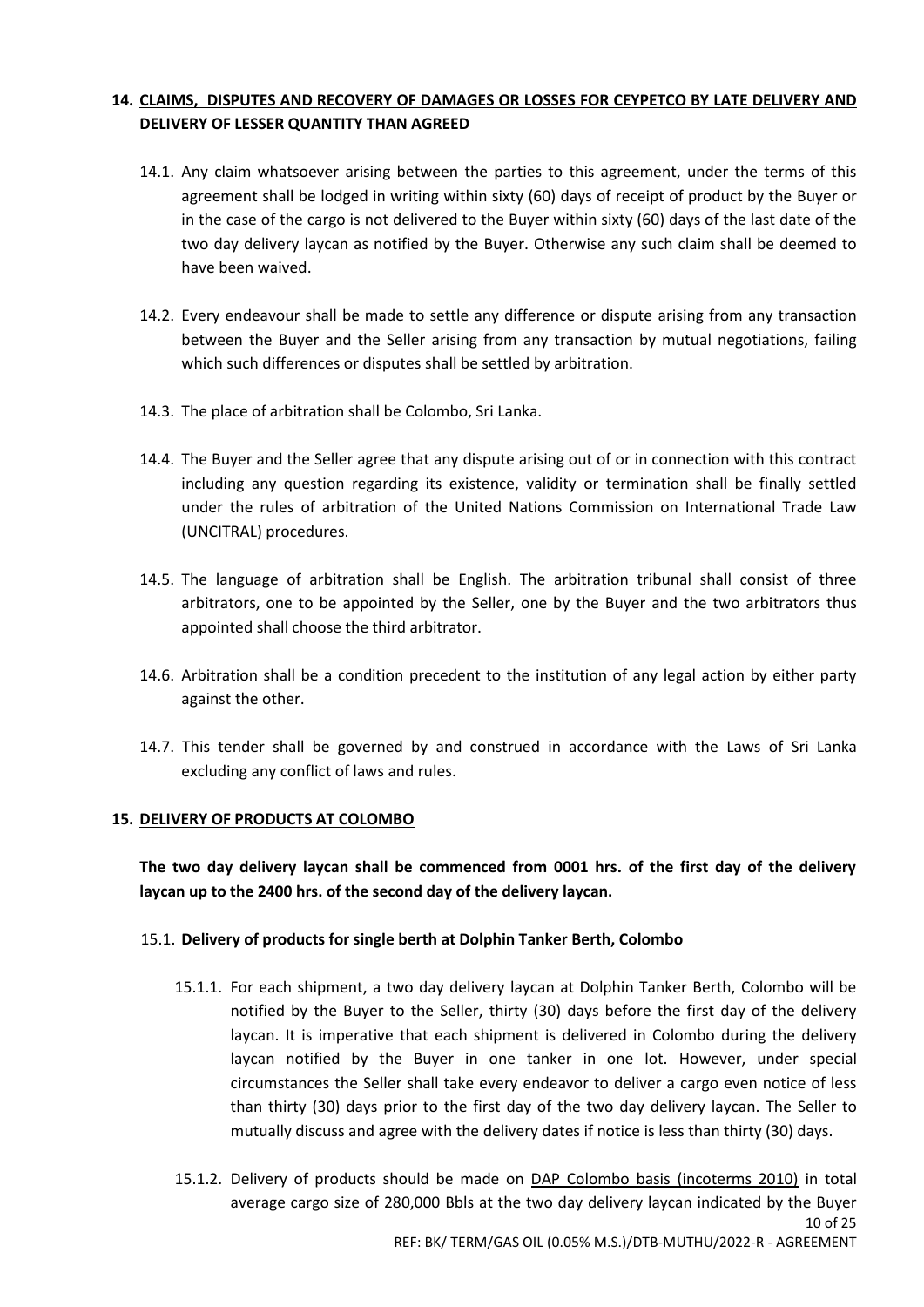to the Seller, thirty (30) days ahead of the date of delivery or the first day of the delivery laycan.

15.1.3. The Buyer reserves the right to order even two cargoes per month. If two cargoes are requested in a particular month, notice shall be given forty (40) days prior to the first day of the two day delivery laycan of the second cargo enabling the Seller to arrange the cargo and the vessel for delivery at Colombo.

#### 15.2. **Delivery of products for single berth at SPM Muthurajawela, Colombo**

- 15.2.1. For each shipment, a two day delivery laycan at SPM Muthurajawela, Colombo will be notified by the Buyer to the Seller, thirty (30) days before the first day of the delivery laycan. It is imperative that each shipment is delivered in Colombo during the delivery laycan notified by the Buyer in one tanker in one lot. However, under special circumstances the Seller shall take every endeavor to deliver a cargo even notice of less than thirty (30) days prior to the first day of the two day delivery laycan. The seller to mutually discuss and agree with the delivery dates if notice is less than thirty (30) days.
- 15.2.2. Delivery of products should be made on DAP Colombo basis (incoterms 2010) in total average cargo size of 280,000 Bbls at the two day delivery laycan indicated by Buyer to the Seller, thirty (30) days before the first day of the said delivery laycan.
- 15.2.3. The Buyer reserves the right to order even two cargoes per month. If two cargoes are requested in a particular month, notice shall be given forty (40) days prior to the first day of the two day delivery laycan of the second cargo enabling the Seller to arrange the cargo and the vessel for delivery at Colombo.

### 15.3. **Delivery of products for dual berth discharge at SPM Muthurajawela, Colombo and Dolphin Tanker Berth, Colombo**

- 15.3.1. For each shipment, a two day delivery laycan for dual berth discharge at SPM Muthurajawela and Dolphin Tanker Berth, Colombo will be notified by the Buyer to the Seller, thirty (30) days before the first day of the delivery laycan. It is imperative that each shipment is delivered in Colombo during the delivery laycan notified by the Buyer in one tanker in one lot. However, under special circumstances the Seller shall take every endeavor to deliver a cargo even notice of less than thirty (30) days prior to the first day of the two day delivery laycan. The seller to mutually discuss and agree with the delivery dates if notice is less than thirty (30) days
- 15.3.2. Delivery of products should be made on DAP Colombo basis (incoterms 2010) in total average cargo size of 280,000 Bbls s at the two day delivery laycan indicated by the Buyer to the Seller, thirty (30) days before the first day of the delivery laycan.
- 15.3.3. The Buyer reserves the right to order even two cargoes per month. If two cargoes are requested in a particular month, notice shall be given forty (40) days prior to the first day of the two day delivery laycan of the second cargo enabling the Seller to arrange the cargo and the vessel for delivery at Colombo.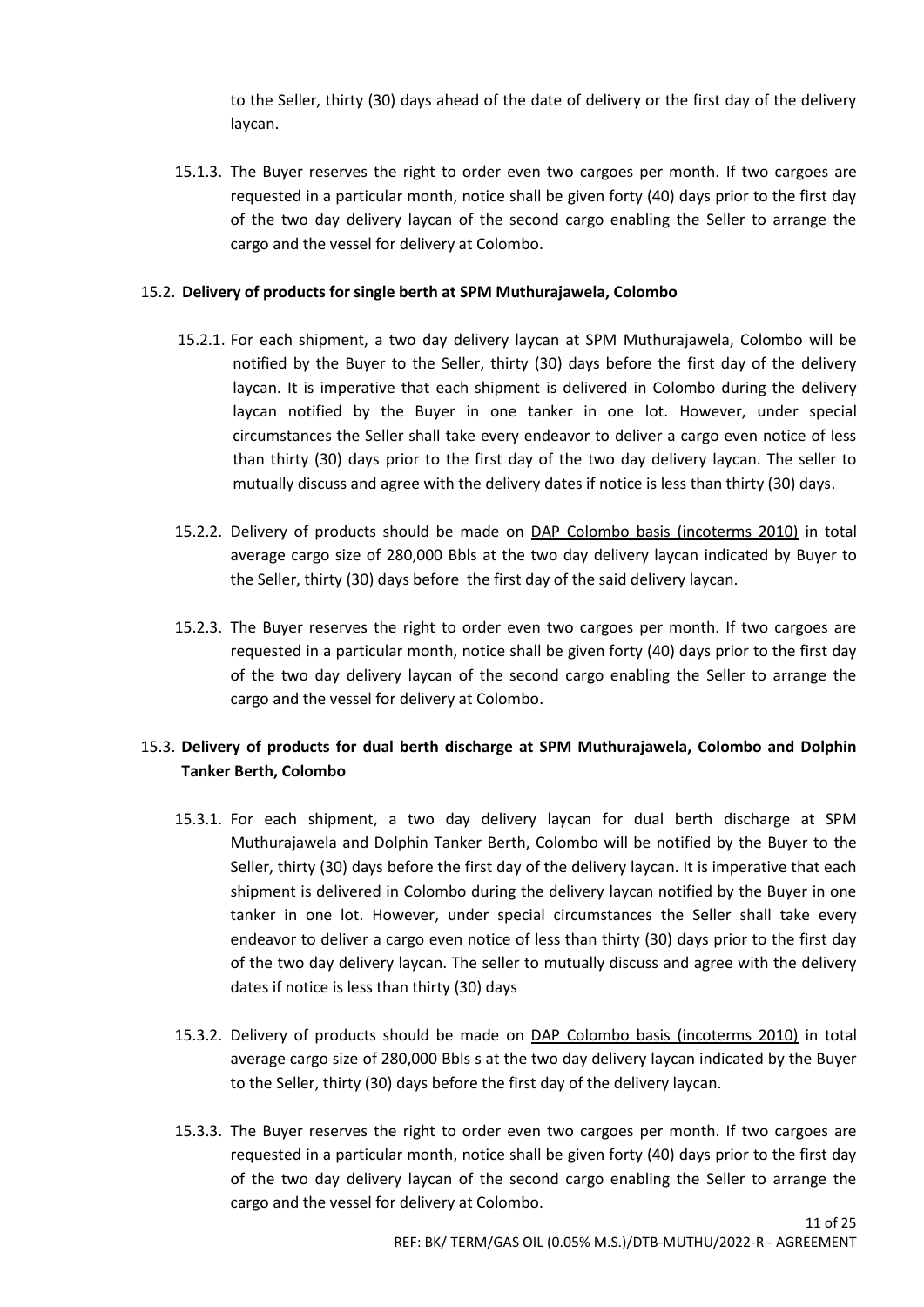#### **16. LAYTIME FOR DISCHARGE AT COLOMBO**

#### 16.1. **Laytime for discharge at Dolphin Tanker Berth, Colombo**

Laytime for the discharge of total average cargo quantity of single cargo of 280,000 Bbls in full at Dolphin Tanker Berth, Colombo shall be **96 hrs,** and the commencement of laytime shall be determined in the following manner.

- 16.1.1. Notice of Readiness (NOR) should be tendered between 0700 and 1700 hrs during delivery laycan agreed upon. If NOR is tendered after 1700 hrs, for all purposes it will be considered that NOR has been tendered at 0700 hrs on the following day and laytime shall commence six (6) hrs. thereafter or at the time of mooring, whichever is earlier.
- 16.1.2. If NOR is tendered before the commencement of the delivery laycan agreed upon, it will be considered that NOR has been tendered at 0700 hrs on the first day of the laycan. Laytime shall in such case commence six (6) hrs. thereafter or at the time of mooring, whichever is earlier.
- 16.1.3. If the vessel is moored prior to the delivery laycan agreed upon, at the request of the Seller the laytime shall commence at 0700 hrs on the first day of the laycan.
- 16.1.4. If NOR is tendered after 1700 hrs of the second day of the delivery laycan agreed upon, for all purposes it will be considered that NOR has been tendered at 0700 hrs. on the following day and laytime shall commence six (6) hrs. thereafter or at the time of mooring, whichever is earlier.
- 16.1.5. If NOR is tendered after the second day of the delivery laycan agreed upon, laytime shall commence at the time of berthing subject to the condition that the laytime shall ceased to count if the vessel shall be un-berthed to allow berthing of other vessels arriving on agreed delivery laycan or berthing of other vessels on product availability basis of the country. Under these circumstances, the actual time utilised by the vessel at the berth shall only be considered as used laytime.

#### 16.2. **Laytime for discharge at SPM Muthurajawela, Colombo**

Laytime for the discharge of total average cargo quantity of single cargo of 280,000 Bbls in full at SPM Muthurajawela, Colombo shall be **96 hrs.** and the commencement of laytime shall be determined in the following manner.

- 16.2.1. NOR should be tendered between 0600 and 1500 hrs during delivery laycan agreed upon. If NOR is tendered after 1500 hrs, for all purposes it will be considered that NOR has been tendered at 0600 hrs on the following day and laytime shall commence six (6) hrs. thereafter or at the time of mooring, whichever is earlier.
- 16.2.2. If NOR is tendered before the commencement of the delivery laycan agreed upon, it will be considered that NOR has been tendered at 0600 hrs on the first day of the laycan.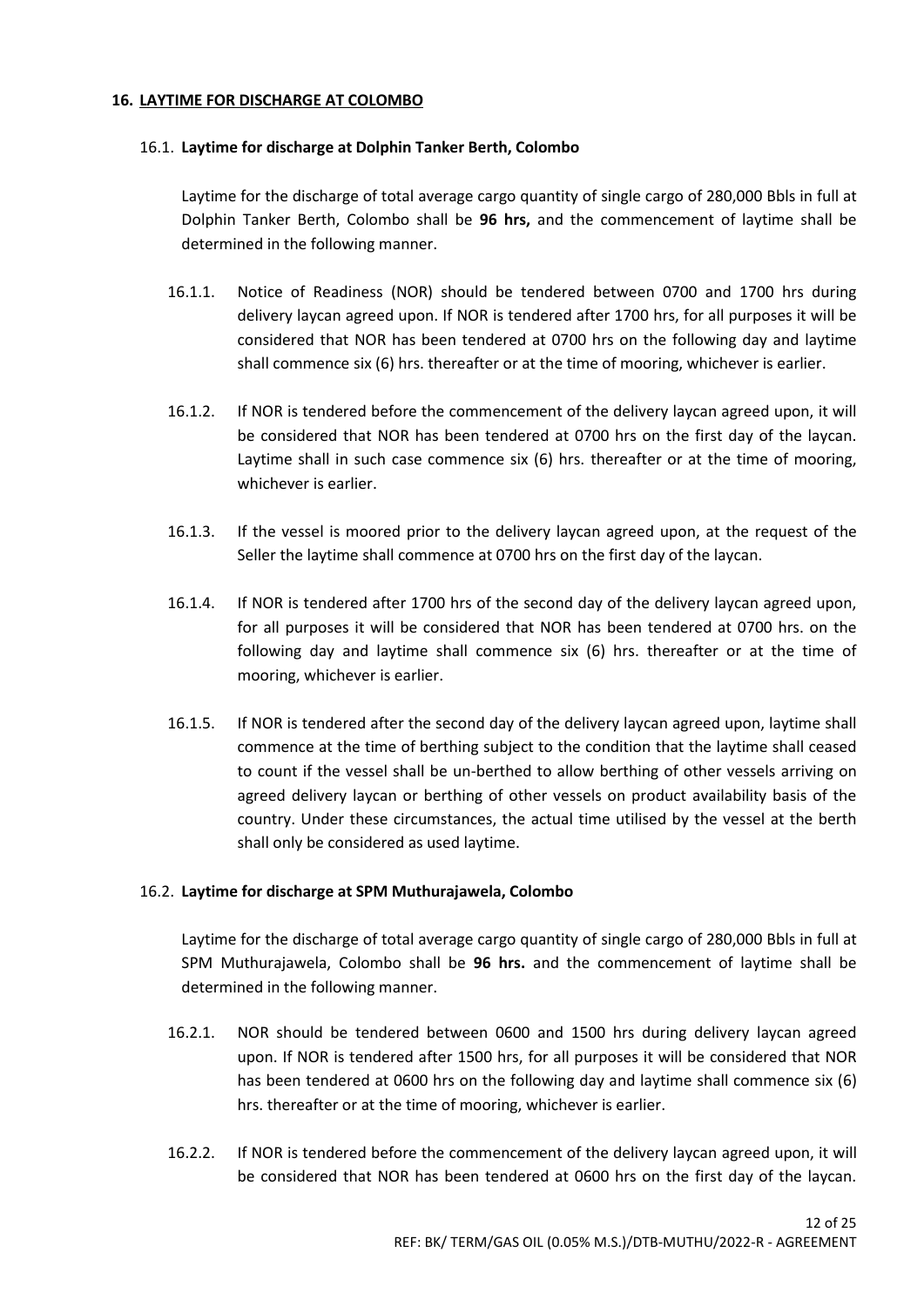Laytime shall in such case commence six (6) hrs. thereafter or at the time of mooring, whichever is earlier.

- 16.2.3. If the vessel is moored prior to the delivery laycan agreed upon, at the request of the Seller the laytime shall commence at 0600 hrs on the first day of the laycan.
- 16.2.4. If NOR is tendered after 1500 hrs of the second day of the delivery laycan agreed upon, for all purposes it will be considered that NOR has been tendered at 0600 hrs. on the following day and laytime shall commence six (6) hrs. Thereafter or at the time of mooring, whichever is earlier.
- 16.2.5. If NOR is tendered after the second day of the delivery laycan agreed upon, laytime shall commence at the time of berthing subject to the condition that the laytime shall ceased to count if the vessel shall be un-berthed to allow berthing of other vessels arriving on agreed delivery laycan or berthing of other vessels on product availability basis of the country. Under these circumstances, the actual time utilised by the vessel at the berth shall only be considered as used laytime.
- 16.2.6. Berthing of tankers at SPM Muhturajawela, Colombo is governed by the builders (SBM-IMODCO) recommendations especially with regard to the safety limits of weather/sea conditions. Any delay in mooring due to weather and/or sea conditions to be counted as half laytime (CONOCO weather clause).

# 16.3. **Laytime for dual berth discharge at Dolphin Tanker Berth, Colombo and SPM Muthurajawela, Colombo**

Laytime for the dual berth discharge of total average cargo quantity of single cargo of 280,000 Bbls products at Dolphin Tanker Berth, Colombo or SPM Muthurajawela, Colombo shall be **96 hrs.** and the commencement of laytime shall be determined in the following manner.

- 16.3.1. If the first berth is Dolphin Tanker Berth, Colombo laytime starts as per clause 16.1. given above and if the first berth is SPM Muthurajawela, Colombo laytime starts as per clause 16.2. given above.
- 16.3.2. Sailing time either from SPM Muthurajawela to Dolphin Tanker Berth, Colombo or vice versa shall not be counted as used laytime.
- 16.3.3. Berthing of tankers at SPM Muhturajawela, Colombo is governed by the builders (SBM-IMODCO) recommendations especially with regard to the safety limits of weather/sea conditions. Any delay in mooring due to weather and/or sea conditions to be counted as half laytime (CONOCO weather clause).

### **17. NOTICE OF ARRIVAL AT COLOMBO**

13 of 25 REF: BK/ TERM/GAS OIL (0.05% M.S.)/DTB-MUTHU/2022-R - AGREEMENT Master of vessel should advise estimated time of arrival (ETA) at Colombo 3/2/1 days and 12 hrs. in advance to the Commercial Manager, CEYPETCO tel no. +94-11-5664649 fax nos. +94-11- 5455406/5455400 e-mail: cm@ceypetco.gov.lk, The Manager (Shipping), CEYPETCO tel no. +94-11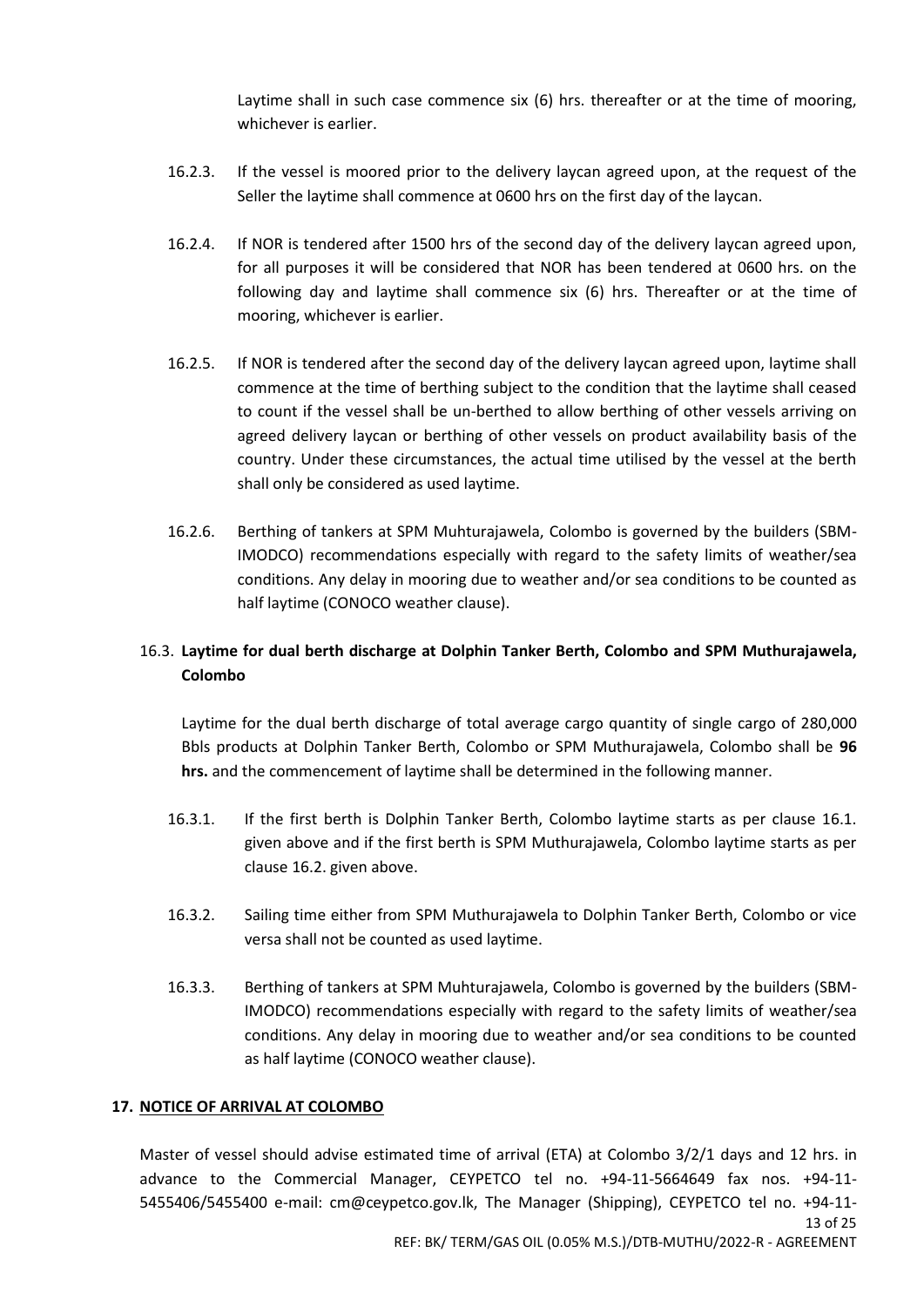5455300 fax no. +94-11-5455407 e-mail: shipping@ceypetco.gov.lk, The Actg. Manager (Operations), CEYPETCO fax no. +94-11-5455432 e-mail: menakaj@ceypetco.gov.lk, The Manager (Operations) at Oil Facilities Office, CPSTL, Colombo tel no. +94-11-2422388 / fax +94-11-2434273, The Manager (Bulk movements and bulk products), CPSTL, Colombo tel/fax no. +94-11-2572324 and the Manager (Operations), Muthurajawela tel no. +94-11-5769519 fax no. +94-11-5353352 via vessel agent at Colombo.

### **18. VESSEL REQUIREMENTS**

### 18.1. **Requirements of tankers for discharging of product via Dolphin Tanker Berth, Colombo**

Vessel nominated

18.1.1. should meet following Colombo port restriction:

| Type of hull                               |                          | Double hull             |
|--------------------------------------------|--------------------------|-------------------------|
| <b>SDWT</b>                                | $\overline{\phantom{a}}$ | 60,000 metric tons max. |
| LOA                                        |                          | 210 meters max.         |
| Beam                                       |                          | 32.2 meters max.        |
| Draft                                      |                          | 11.8 meters max.        |
| Distance from sea level to centre manifold | $\overline{\phantom{a}}$ | 14 meters max.          |
| Manifold size                              |                          | 6" diameter             |
| Manifold type                              |                          | ANSI 150 class          |
| Arrival manifold height from sea level     |                          | 11.5 meters max.        |
|                                            |                          |                         |

- 18.1.2. Shall not exceed 20 years of age. Under no circumstances vessels over 20 years of age will be accepted. Acceptable CAP rating of the vessel is 0 or 1 for hull and machinery.
- 18.1.3. Should be a clean tanker which has carried clean petroleum products on the last three voyages. (OBO carriers are not acceptable).
- 18.1.4. Should be capable of discharging a cargo of <Refined Product/s> simultaneously through two adjoining manifolds at a minimum discharging rate of 270  $\text{m}^3$  per hour and 400  $\text{m}^3$  per hour through two lines of 10 inch and 12 inch diameter respectively while maintaining pressure at vessel's manifolds from 10.0 kg/cm<sup>2</sup> to 12.5 kg/cm<sup>2</sup> respectively. Two numbers manifold connections will be provided for the discharge of products simultaneously through two numbers 6 inch loading / discharging arms.
- 18.1.5. Should be capable of flushing both 10 inch & 12 inch lines each having, 7,000 meter length, discharge line with minimum of 5.0 kg/cm<sup>2</sup> pressure at manifold, with sea water about four (4) hours each before commencement and after completion of discharge of each product.
- 18.1.6. Should be equipped with double valve segregation which will have to be confirmed by the independent inspectors.
- 18.1.7. Availability of continuous pressure monitoring and recording / reporting facilities shall be preferred.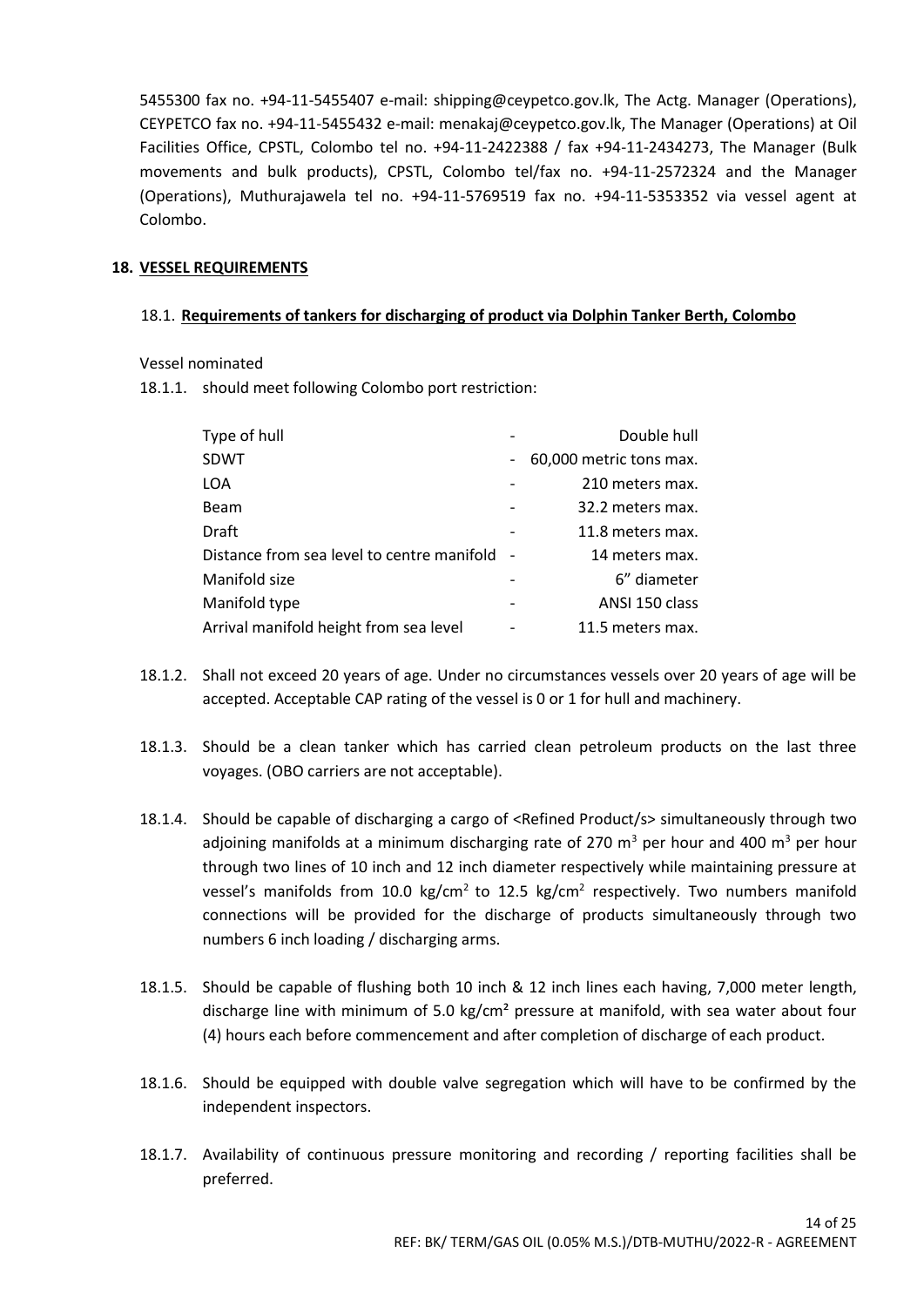- 18.1.8. Should have all valid certificates required under the international and national rules & regulations applicable & should be ISM code certified or whose owners or operators should hold an ISM code document of compliance.
- 18.1.9. Should have cargo tanks/ pipe lines/ pumps/ strainers clean and dry prior to commencement of loading.
- 18.1.10. A document from vessel owners confirming that the vessel complies with all the above requirements from sub clause 18.1.1. to sub clause 18.1.9. and the lasted updated questionnaire 88 should be furnished at the time of vessel nomination.
- 18.1.11. In the event of a delay in discharging the cargo at Colombo due to vessel's non-compliance with the above requirements from sub clause 18.1.1. to sub clause 18.1.10. the Seller will be held liable for all consequential losses.
- 18.1.12. Accommodation/meals
	- 18.1.12.1. Following personnel would stay on board throughout the period of tanker made fast at Dolphin Tanker Berth.
		- 18.1.12.1.1. two loading masters
		- 18.1.12.1.2. one sample collector (crew)
		- 18.1.12.1.3. one independent inspector (junior officer)
		- 18.1.12.1.4. one internal auditor from CPSTL
	- 18.1.12.2. Proper accommodation on officers' deck should be arranged for loading masters, independent inspectors and internal auditor from CPSTL.
	- 18.1.12.3. Meals for loading masters, independent inspectors and internal auditor from CPSTL should be served in officers' dining saloon.
- 18.1.13. There shall be no inspections/survey on board while discharging.
- 18.1.14. After acceptance of the nominated vessel by seller a certified copy of the applicable charter party or a certified copy of the signed fixture note / fixture recap including the rate of demurrages shall be submitted by the Seller.

#### 18.2. **Requirements of tankers for discharging of product via SPM Muthurajawela, Colombo**

Vessel nominated

18.2.1. Should meet following restrictions at SPM Muthurajawela, Colombo (Dual Path Buoy)

| Type of Hull      |                              | Double Hull      |
|-------------------|------------------------------|------------------|
| <b>SDWT</b>       | $\overline{\phantom{0}}$     | 60,000 MT max    |
| LOA               |                              | 228 meters max.  |
| Beam (Moulded)    |                              | 34.9 meters max. |
| Depth (Moulded)   | $\qquad \qquad \blacksquare$ | 18.2 meters max. |
| Draft 100% Loaded |                              | 12.5 meters max. |
|                   |                              |                  |

15 of 25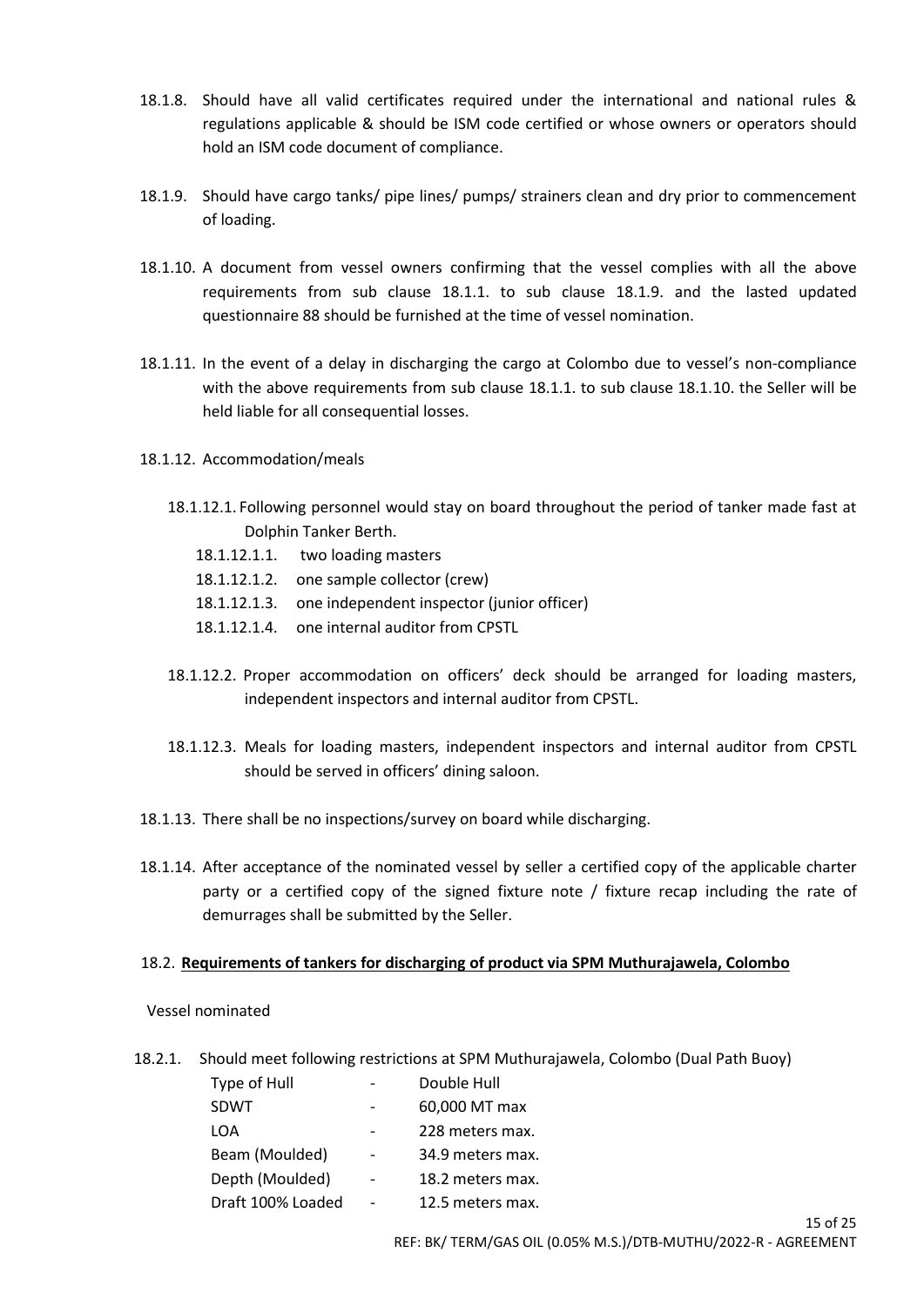Draft 20% Loaded - 4.6 meters min. Manifold Size/Type - 12" diameter/ANSI 150 Class.

- 18.2.2. Shall not exceed 20 years of age. Under no circumstances vessels over 20 years of age will be accepted. Acceptable CAP Rating of the vessel is **0 or 1** for Hull and Machinery.
- 18.2.3. Should be a clean tanker, which has carried clean Petroleum products on the last three voyages (OBO carriers are not acceptable).
- 18.2.4. Should be capable of discharging <Refined Product/s> through 12 inch port manifold at a minimum discharge rate of 750  $m<sup>3</sup>$  per hour through 12 inch floating hose, while maintaining pressure at vessel's manifolds from 5.0 kg/cm<sup>2</sup>.
- 18.2.5. Should be capable of flushing the 18 inch, 7,000 meter length, discharge line with minimum of 5.0 kg/cm² pressure at manifold, with sea water about four (4) hours each before commencement and after completion of discharge of product.
- 18.2.6. Should be equipped with double valve segregation which will have to be confirmed by the independent inspectors.
- 18.2.7. Availability of continuous pressure monitoring and recording / reporting facilities shall be preferred.
- 18.2.8. Should have all valid certificates required under the international and national rules and regulations applicable and should be ISM Code certified or whose owners or operators should hold an ISM Code document of compliance.
- 18.2.9. Should have cargo tanks/ Pipe lines/ Pumps/ Strainers clean and dry prior to commencement of loading.
- 18.2.10. A document from vessel owners confirming that the vessel complies with all the above requirements from Sub Clause 18.2.1. to Sub Clause 18.2.9. and the questionnaire 88 should be furnished at the time of vessel nomination.
- 18.2.11. In the event of a delay in discharging the cargo at Colombo due to vessel's non-compliance with the above requirements from Sub Clause 18.2.1. to Sub Clause 18.2.10. the Seller will be held liable for all consequential losses.
- 18.2.12. Vessel Mooring equipment and Manifolds should conform to OCIMF Standards.

# 18.2.13. Manifold Manifold location - Midship (port side) Manifold connection - One 12 inch studded Camlock Flange ANSI Class 150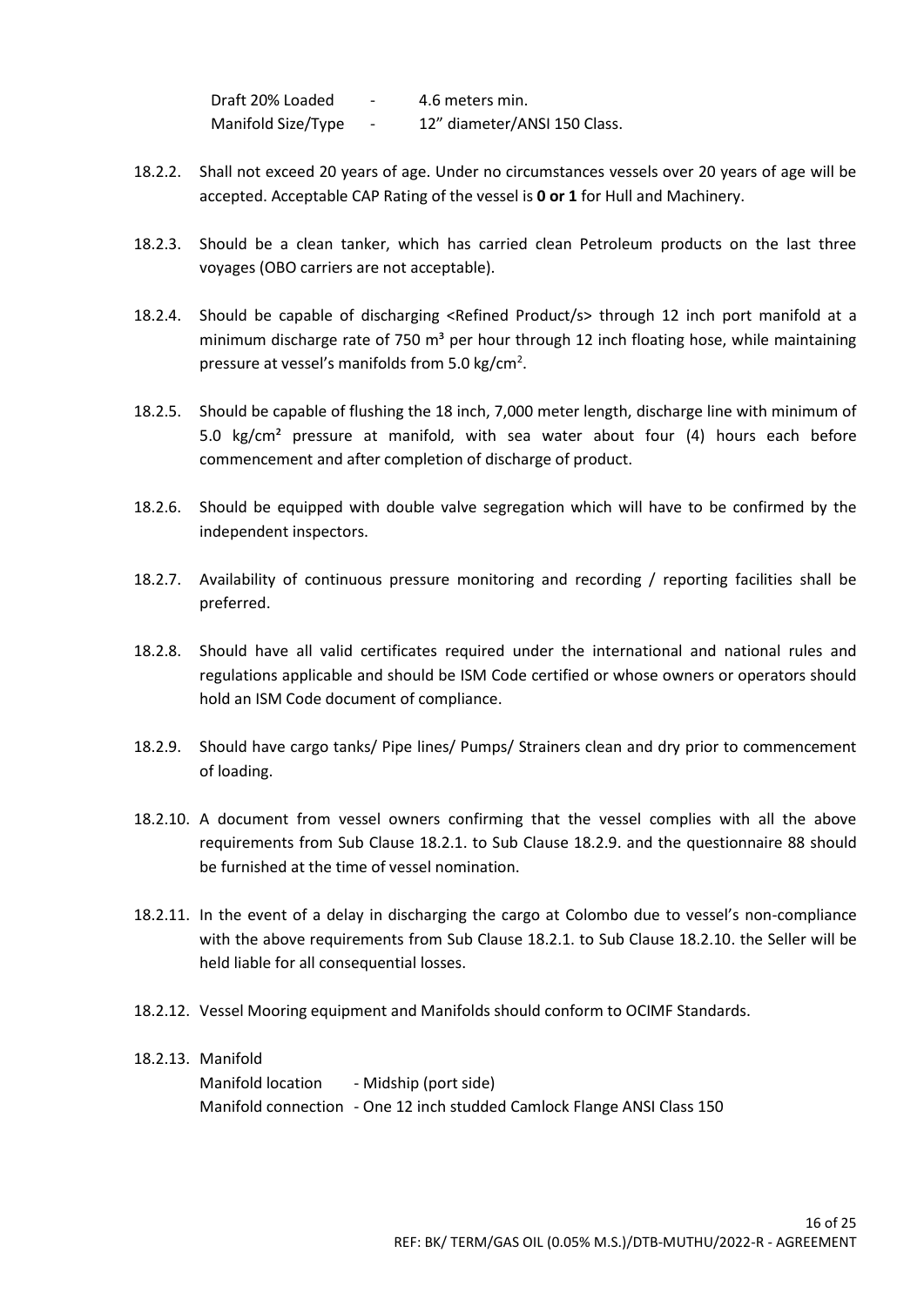18.2.14. Details of Derrick at Manifold location

Derrick should have minimum safe working load of 10 MT and should be in good operational condition.

- 18.2.15. Mooring equipment, mooring and towing arrangement
	- 18.2.15.1. Tanker should be fitted with a central bow stopper (chain stopper) of 100 Tonnes SWL for OCIMF chafe chain "b"
	- 18.2.15.2. Tanker should be fitted with a central bow fair lead (bull ring) measuring at least 600 mm x 450 mm
	- 18.2.15.3. Position of pedestal roller fairlead/winch drum
		- 18.2.15.3.1. Should be a continuation of the direct lead line between the bow fairlead (bull ring) and bow chain stopper.
		- 18.2.15.3.2. Should be not less than 4.5 meters directly behind the bow chain stopper.
		- 18.2.15.3.3. Should be at such a height that fairlead rollers will enable an unrestricted line pull to be achieved.
	- 18.2.15.4. Pedestal fairlead should be fitted for lead to winch/windlass.
	- 18.2.15.5. Should have a messenger line of circumference 4 inch/5 inch x 500 ft. long, one end connected to an empty mooring rope winch drum.
	- 18.2.15.6. Tanker should have a "Panama" lead right aft on its centre line.
	- 18.2.15.7. A good tow rope (polypropylene) of 10" Circm or above in size and length (approx. 650 ft.) to be kept ready at the stern. if necessary, two rope coils may be joined to obtain length of 650 ft.
	- 18.2.15.8. Mooring masters should have free access to navigational charts and equipment's required for mooring operation.
	- 18.2.15.9. Wheel house to be kept open throughout the period the tanker made fast to the buoy.
	- 18.2.15.10. A fore-castle watchman to be made available by the tanker throughout the period the tanker made fast to the buoy.
	- 18.2.15.11. All tools required for connection/disconnection of cargo hose to be supplied by the tanker.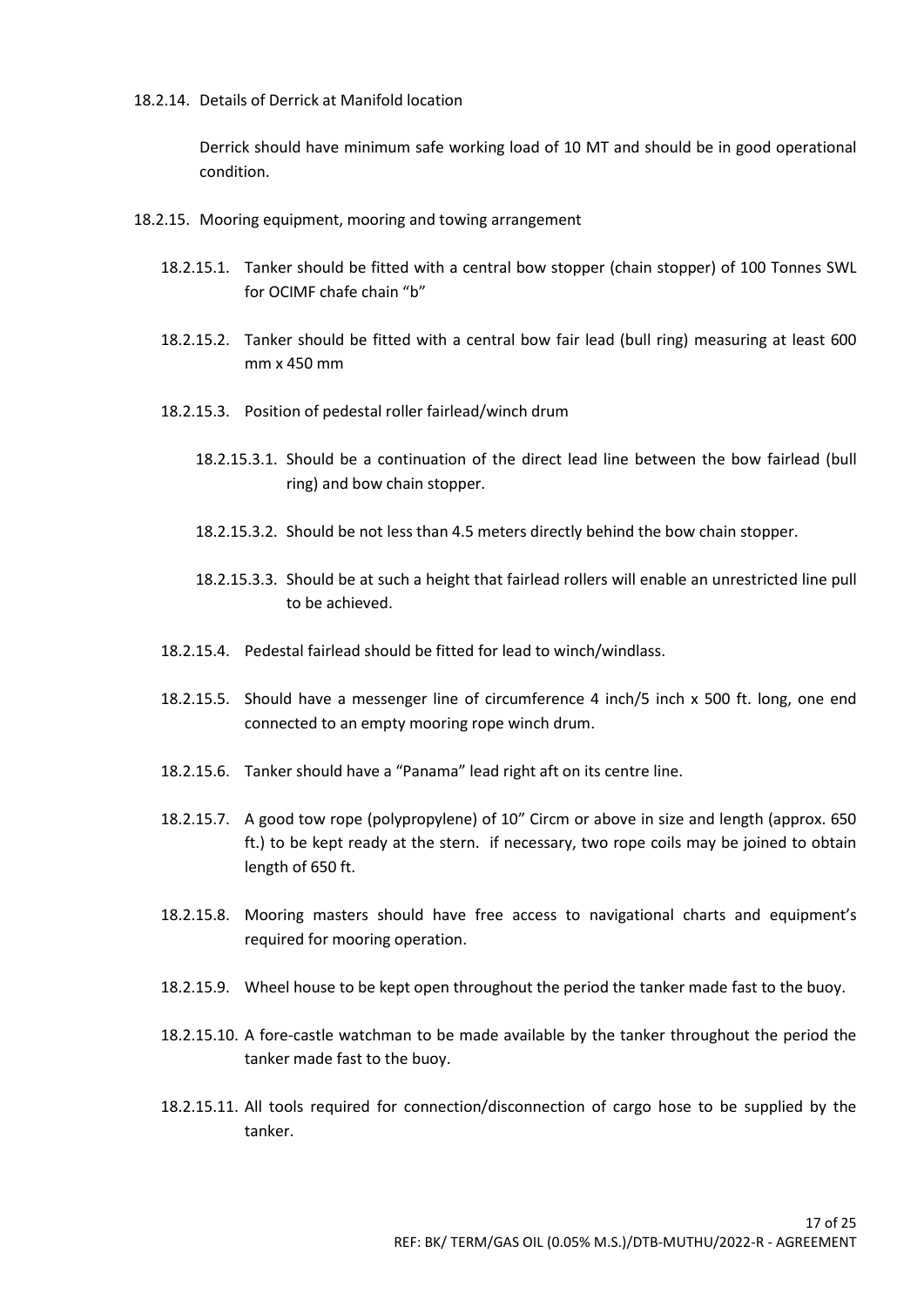- 18.2.15.12. Connection/disconnection of hose is the responsibility of ship's staff under the supervision of a ship's officer on the instructions of Buyer's officials on board the tanker.
- 18.2.15.13. Tanker's main engine should be kept ready throughout the period of stay at the buoy for manoeuvring promptly on notice.
- 18.2.16. Inert gas system

Tanker should have an operational inert gas plant capable of maintaining tank atmosphere of less than 8 pct. oxygen content and positive pressure in cargo tanks within safe limits at all stages of discharge.

18.2.17. Communication equipment

Tanker should have VHF channel 09,16,68,71 facilities for communication with shore facility. Tanker's cargo control room should have facility to maintain a continuous watch on VHF channel 71 for operational requirements.

- 18.2.18. Accommodation/meals
	- 18.2.18.1 Following personnel would stay on board throughout the period of tanker made fast to the buoy.
		- 18.2.18.1.1. Two mooring masters (senior master mariners
		- 18.2.18.1.2. One cargo receiver
		- 18.2.18.1.3. One loading master
		- 18.2.18.1.4. One sample collector (crew)
		- 18.2.18.1.5. One independent inspector (junior officer)
		- 18.2.18.1.6. One internal auditor from CPSTL
	- 18.2.18.2 Proper accommodation on officers' deck should be arranged for loading masters, independent inspectors and internal auditor from CPSTL.
	- 18.2.18.3 Meals for loading masters and independent inspectors should be served in officers' dining saloon.
- 18.2.19. A document from tanker owners confirming that the tanker complies with all the above requirements.
- 18.2.20. There shall be no inspection / survey on board while discharging.
- 18.2.21. After acceptance of the nominated vessel by the Buyer, a certified copy of the applicable charter party or a certified copy of the signed fixture note / fixture recap including the rate of demurrage shall be submitted by the Seller.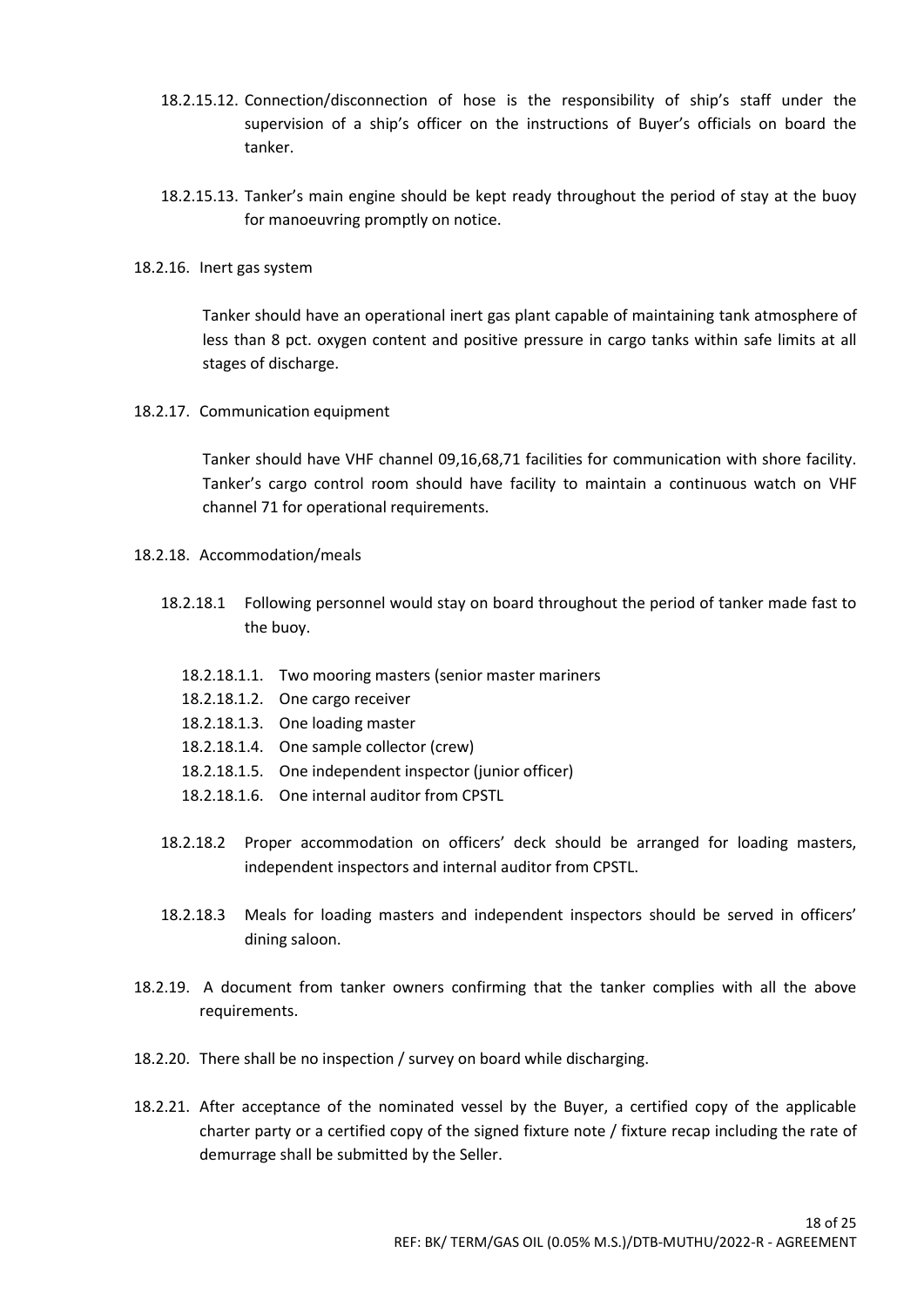#### **19. LIQUIDATED DAMAGES**

- 19.1. The Seller is fully responsible to deliver the cargo within the agreed delivery date/laycan. Failure to comply with the agreed delivery date/laycan will make the Seller liable for liquidated damages of **zero point two five percent (0.25%)** of the DAP value per day **pro-rata** for each day of delay after 2400 hrs. of the last day of the two day delivery laycan until vessel tender NOR at discharge port at Colombo. If the delay exceeds six days after the last date of the agreed delivery laycan without obtaining prior approval, the Buyer will reserve the right to terminate the contract.
- 19.2. The Seller is fully responsible to deliver the agreed quantity of cargo under each shipment. In the event of failure to deliver the agreed quantity below minus five percent (-5%) for <Refined Product/s> (contractual per shipment quantity vs. B/L quantity), will make the Seller liable for the payment of damages or losses to the Buyer **at the rate of USD 10,000 per each 1,000 MT of short loaded quantity or part thereof on pro-rata basis.**
- 19.3. Such claim in respect of the liquidated damages must be notified to the Seller in writing within sixty (60) days of the date of disconnection of hoses of Seller's nominated vessel at discharge port, Colombo with full supporting documentation that the Seller may reasonably require. Any such documentation not then available shall be provided to the Seller within seventy five (75) days of the disconnection of hoses of Seller's nominated vessel at discharge port, Colombo. If the Buyer fails to give such notice or provide such documentation within the above respective time limits, then the Buyer's claim shall be deemed to have been waived and any liability of the Seller shall be extinguished.
- 19.4. If the Seller fails to deliver any full shipment unless agreed for an alternative in writing, buyer will reserve the right to encash the Performance Security Guarantee.

#### **20. TERMINATION**

This agreement may be terminated;

- 20.1. By mutual consent of both parties.
- 20.2. In the event of product specifications are not in conformity with the requirements given in **Annex – 'A'** and the Seller fails to perform as per the remedy under Clause 9. the Buyer reserved the right to terminate the contract at its own discretion.
- 20.3. If the delay exceeds six (06) days after the last date of the agreed delivery laycan without obtaining prior approval from the Buyer.
- 20.4. In the event that either the Seller or the Buyer is in breach of any of the terms and conditions of the contract.
- 20.5. In the event the Buyer is unable to purchase agreed quantities as per the tender before the expiry of the contract on 30/09/2022, extension of the contract to purchase balance quantities is permitted only upon mutual consent, expressed in writing, provided the Buyer has obtained the approval of the Cabinet of Ministers for such extension. In the event that either party does not agree for extension of the contract, the contract shall be automatically terminated.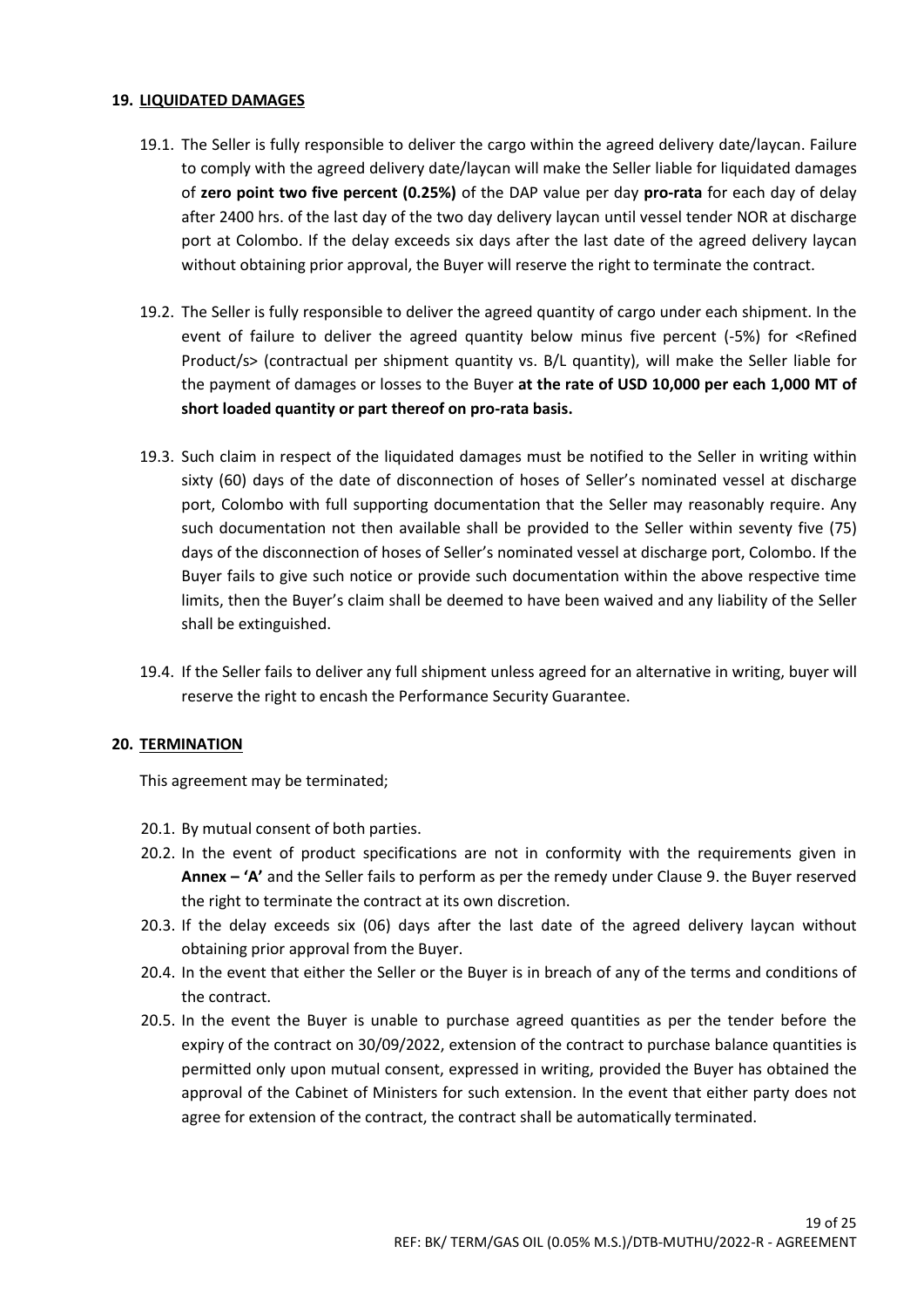### **21. LINE FLUSHING AT DOLPHIN TANKER BERTH, COLOMBO**

The vessel nominated by the Seller should be capable of flushing the 12 inch, 7,000 Meter length, discharge line with minimum of 5.0 Kg/cm<sup>2</sup> pressure at manifold, with sea water about four (4) hours each before commencement and after completion of discharge of <Refined Product/s> according to the following sequence,

- 21.1. On arrival before discharging, vessel shall flush the discharge line with sea water for four (4) hours
- 21.2. Then commence discharging <Refined Product/s>.
- 21.3. On completion of discharging <Refined Product/s> discharge line will be once again flushed with sea water for four hours.
- 21.4. The Seller shall make sure giving proper instructions to the master of the performing vessel to use Cargo Pumps for line flushing operations while avoiding Stripping Pumps for line flushing. All delays due to low rate of line flushing shall be the responsibility of the Seller.

#### **22. LINE FLUSHING AT SPM MUTHURAJAWELA, COLOMBO**

The vessel nominated by the Seller should be capable of flushing the 18 inch, 7,000 Meter length, discharge line with minimum of 5.0 kg/cm<sup>2</sup> pressure at manifold, with sea water about four (4) hours each before commencement and after completion of discharge of <Refined Product/s> according to the following sequence.

- 22.1. On arrival before discharging, vessel shall flush the discharge line with sea water about four (4) hours.
- 22.2. Then commence discharging <Refined Product/s>.
- 22.3. On completion of discharging <Refined Product/s> discharge line will be once again flushed with sea water for four (4) hours.
- 22.4. The Seller shall make sure giving proper instructions to the master of the performing vessel to use Cargo Pumps for line flushing operations while avoiding Stripping Pumps for line flushing. All delays due to low rate of line flushing shall be the responsibility of the Seller.

#### **23. DEMURRAGE**

- 23.1. All claims for demurrage shall be accompanied by the respective charter party or a certified copy of the signed fixture note / fixture recap. The Buyer shall not be bound by the terms and conditions of the charter party or a certified copy of the signed fixture note / fixture recap except to the extent such terms and conditions have been communicated to the Buyer and expressly agreed to by the Buyer in writing.
- 23.2. In case of vessel arriving outside laycan agreed upon, laytime to start counting from the time of berthing as per Sub Clauses 16.1.5. and 16.2.5.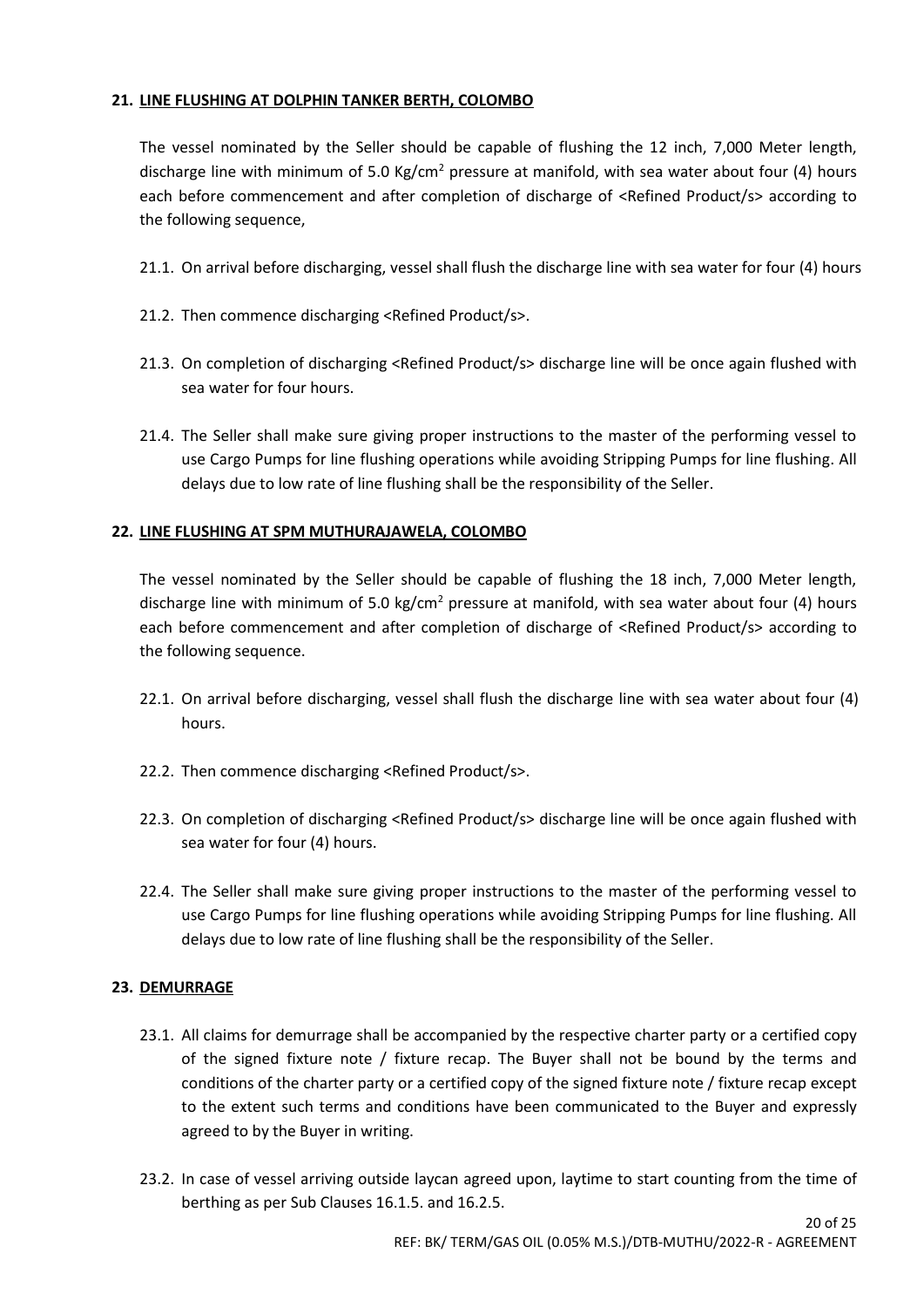- 23.3. If the total laytime to complete the entire cargo discharge exceeds the laytime allowed as per Clause 16. Buyer will be liable to pay the demurrage to the Seller.
- 23.4. However, in the event the seller's vessel arrives late and is berthed on arrival which affects berthing of vessel or vessels which are arriving on schedule, then the Seller's vessel will be unberthed (waiting time shall not be counted as used laytime) to accommodate the vessel or vessels arriving on schedule or continue to discharge the cargo of the Seller's vessel provided that the Seller shall agree to bear the demurrages on the subsequent three vessels that arrive on schedule and gets delayed due to the presence of Seller's vessel on berth. Liability for demurrages on subsequent vessels mentioned herein are in addition to the recovery of damages or losses for CEYPETCO charged under Clause 19. (Liquidated Damages).

Moreover the Buyer reserves the right to berth the vessel only on pier availability basis and based on the requirement for the products in the country. Furthermore Buyer shall not be responsible for any demurrages incurred by the Seller's vessel arriving outside the contractual laycan. The Buyer shall take every endeavour to minimize the overall commercial loss to all parties.

In the event the Seller does not agree to bear the subsequent demurrages (if incurred) and in the event if the subject vessel could not complete the discharging before the arrival of subsequent vessel/s, the Buyer reserves the right to remove the subject vessel from the berth in order to accommodate the subsequent vessel/s of other suppliers. In such a case, the subject vessel will be rebirthed only after the completion of the discharging of the subsequent vessel/s and/or on the pier availability basis.

In any circumstances, the Buyer requires to unload the product on board the vessel as per the product requirement to ensure the energy security of the country, the Buyer compels to discharge the minimum requirement of the cargo on board the subject vessel and all cost involvements in this event such as demurrages of the subsequent three vessels, commercial losses (if any) shall be borne by the Seller.

In order to mitigate adverse impact on vessels arriving later than the stipulated contractual delivery laycan, the Seller shall provide a mooring tug at his own cost with the approval of the Buyer while providing a 24 hrs. advance notice to the Buyer for planning purpose. However, the berthing at SPM Muthurajawela will be facilitated giving priority for the subsequent vessels arriving on schedule.

- 23.5. Demurrage rate of the nominated vessel shall be declared by the Seller at the time of vessel nomination for each cargo.
- 23.6. After acceptance of the nominated vessel by the Buyer, a certified copy of the applicable charter party or a certified copy of the signed fixture note / fixture recap including the rate of demurrage shall be submitted by the Seller. Buyer prefers to have a certified copy of the singed Charter party.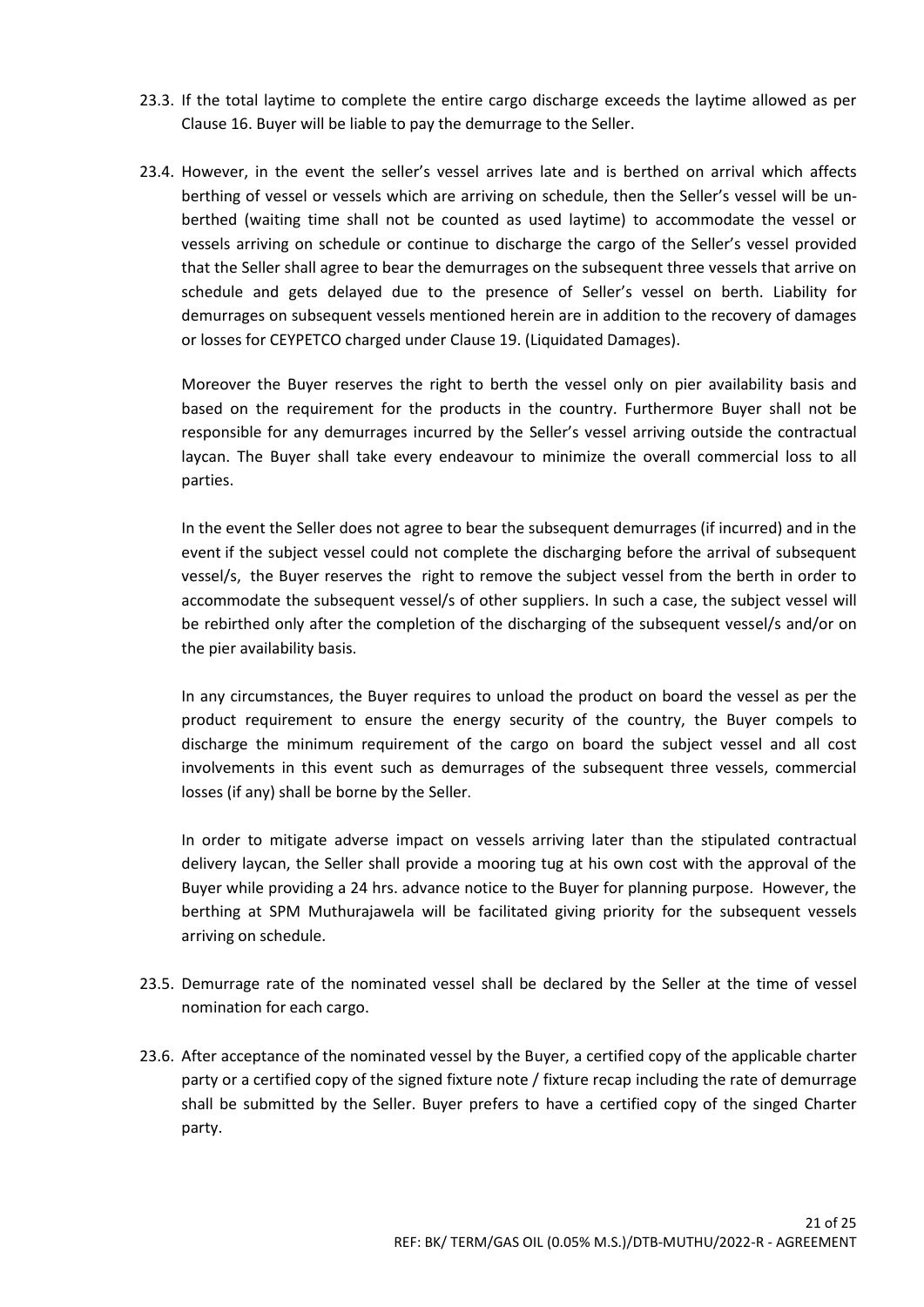#### **24. FORCE MAJEURE**

The Seller or the Buyer shall not be liable for any loss, claim or demands of any nature whatsoever, or be deemed to be in a breach of this agreement because of any delays or failure in observing or performing any of the conditions or provisions hereof if such delay or failure was caused by or arose out of any circumstances whatsoever beyond the Seller's or Buyer's control including (but without limiting the generality of the foregoing) declared or undeclared war, sabotage, blockade, piracy or piratical seizure of vessel, revolution, police action, riot or disorder, embargo or trade restriction of any sort government or quasi government action, act of god, fire, flood, earthquake, storm, tide or tidal wave, explosion, accident, radiation, strike, lockout or other labour dispute.

#### **25. CONFIDENTIALITY**

The information contains in this agreement and all information exchanged relating to it are confidential between the Buyer and the Seller. Neither the Buyer nor the Seller shall, without the other's prior written consent, disclose such information to any person outside its own organization except to the extent that disclosure may be legally compulsory to any Government Authority.

#### **26. ASSIGNMENT**

The rights and contractual responsibilities pertaining to this contract are not assignable to any third party.

#### **27. TAXES, DUTIES AND FEES**

All taxes, duties and fees related to the importation of the products imposed by the government of Sri Lanka are for Buyer's account.

#### **28. OTHER REQUIREMENTS**

All other requirements are as per the Tender Invitation (Ref: BK/TERM/GAS OIL (0.05% M.S.)/DTB-MUTHU/2022) **COMMERCIAL MANAGER/CEYPETCO/CE/0….** dated 05/11/2021 and CEYPETCO standard terms and conditions available with the Seller.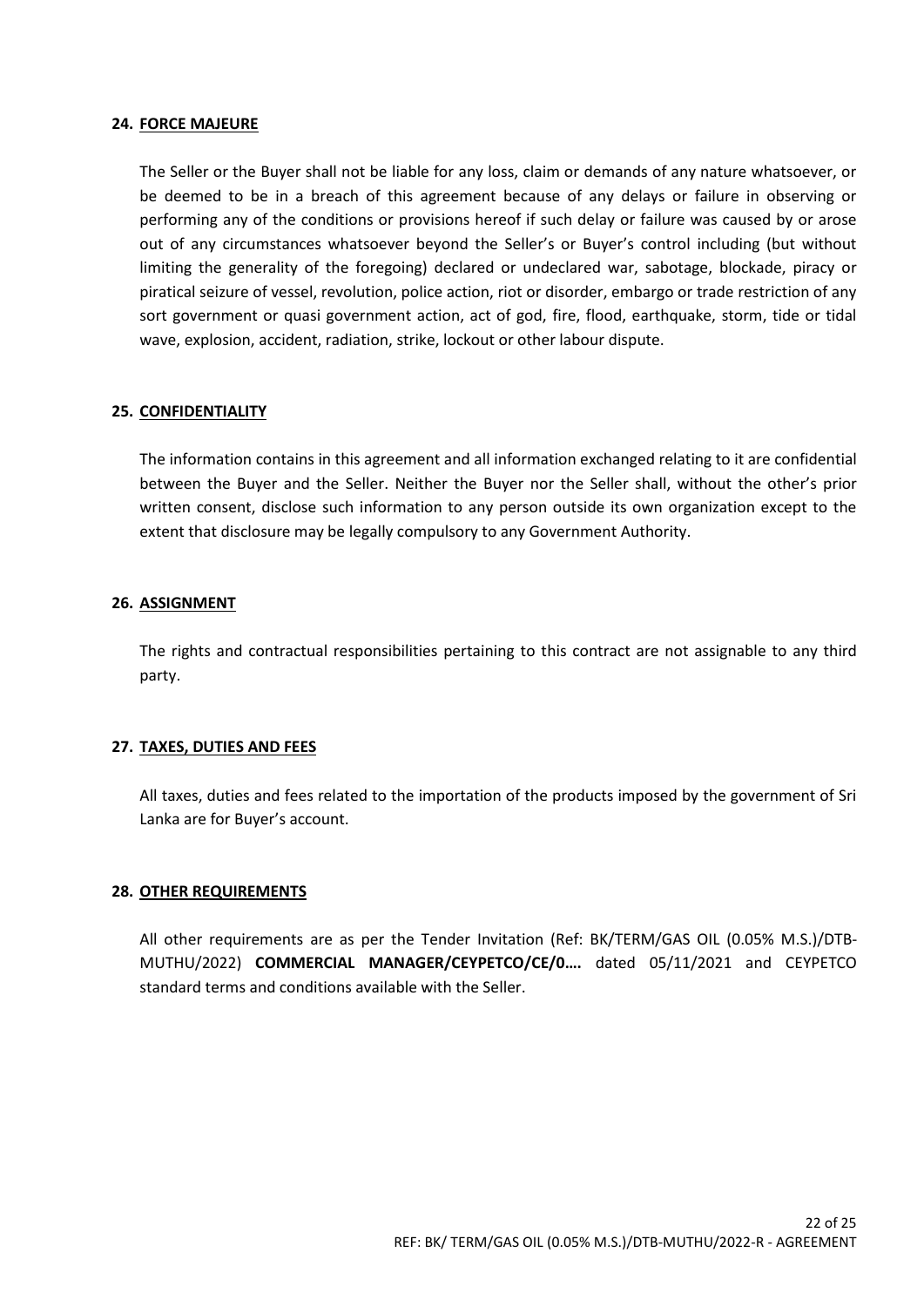### **29. SELLER'S CONTACTS**

#### Correspondence Address:

……………………………………………………………….. ……………………………………………………………….., ……………………………………………………………….., ………………………………………………………………...

| Seller                | $\overline{\phantom{0}}$ |  |
|-----------------------|--------------------------|--|
| <b>Contact Person</b> | $\sim$ $-$               |  |
| Telephone             | -                        |  |
| Facsimile             | -                        |  |
| E-mail                |                          |  |

#### **30. BUYER'S CONTACTS**

Correspondence Address:

Ceylon Petroleum Corporation (CEYPETCO), No. 609, Dr. Danister De Silva Mawatha, Colombo 09, Sri Lanka.

| Buyer                 |                          | Ceylon Petroleum Corporation                                             |
|-----------------------|--------------------------|--------------------------------------------------------------------------|
| <b>Contact Person</b> | $ \,$                    | <b>Commercial Manager</b>                                                |
| Telephone             | $\overline{\phantom{a}}$ | +94 115 455405 / +94 115 455113                                          |
| Facsimile             | -                        | +94 11 5 455406                                                          |
| E-mail                | $\overline{\phantom{0}}$ | cm@ceypetco.gov.lk                                                       |
| <b>Contact Person</b> | $\overline{\phantom{a}}$ | Mahendra Garusinghe – Deputy General Manager (Commercial & Supply Chain) |
| Telephone             | $\overline{\phantom{a}}$ | +94 115 455122                                                           |
| Facsimile             | $\overline{\phantom{0}}$ | +94 11 5 455406                                                          |
| E-mail                | $\overline{\phantom{a}}$ | mahendrag@ceypetco.gov.lk                                                |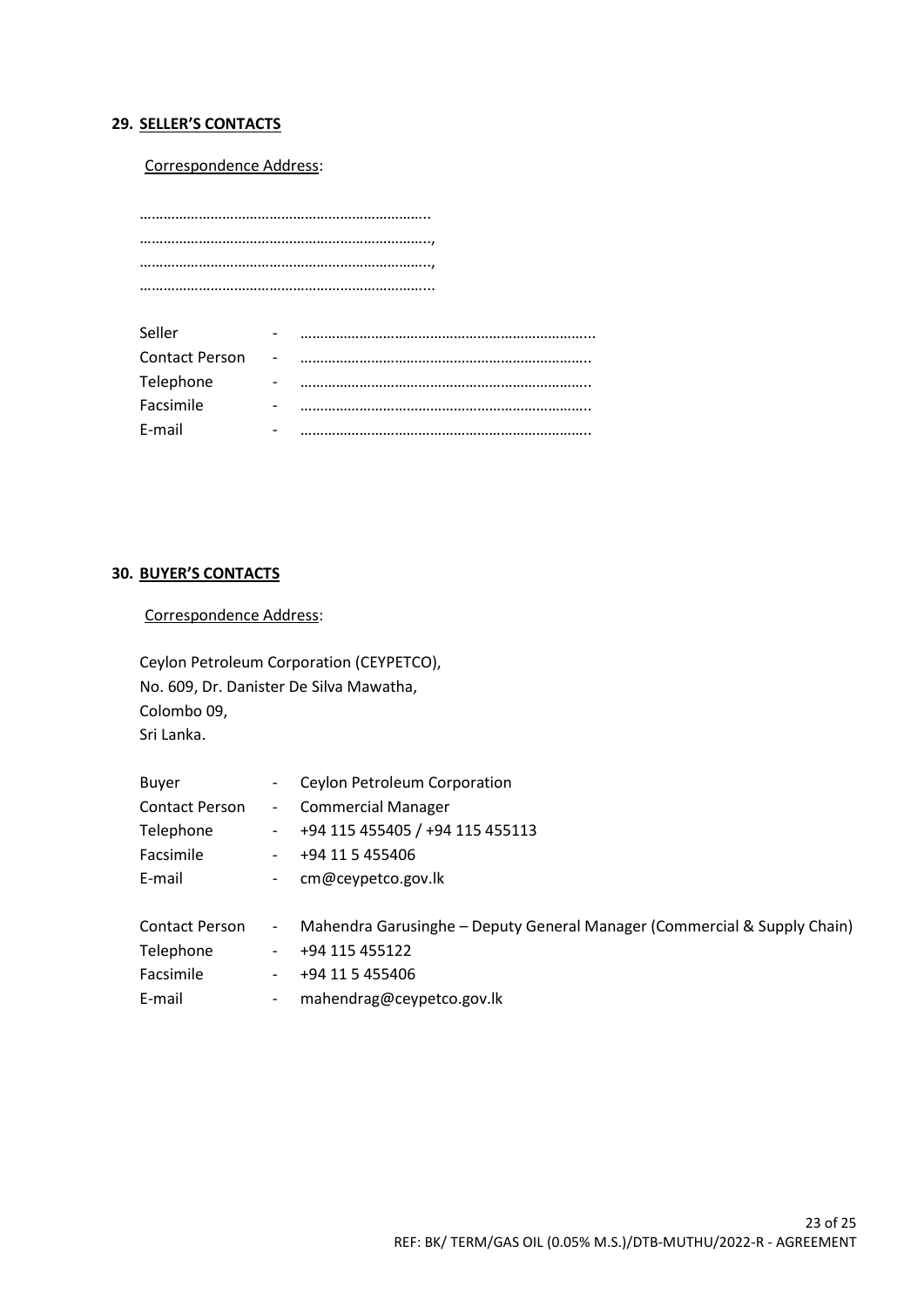In witness whereof the parties hereto have placed their signatures in duplicate on the date herein indicated.

| <b>SELLER</b>  | <b>BUYER</b>                    |
|----------------|---------------------------------|
|                |                                 |
|                |                                 |
|                |                                 |
| Name           | Name                            |
|                |                                 |
|                | On Behalf Of: CEYLON PETROLEUM  |
|                | CORPORATION                     |
|                |                                 |
|                |                                 |
|                |                                 |
| Name           | Name                            |
|                |                                 |
|                | On Behalf of : CEYLON PETROLEUM |
|                | CORPORATION                     |
|                |                                 |
| Date           | Date                            |
|                |                                 |
|                |                                 |
|                |                                 |
|                |                                 |
|                |                                 |
|                |                                 |
|                |                                 |
|                |                                 |
|                |                                 |
|                |                                 |
|                |                                 |
|                |                                 |
|                |                                 |
|                |                                 |
|                |                                 |
| <b>WITNESS</b> | <b>WITNESS</b>                  |
|                |                                 |
| 1.             | 1.                              |
| (Signature)    | (Signature)                     |
|                |                                 |
|                |                                 |
| (Name)         | (Name)                          |
|                |                                 |
|                |                                 |
| 2.             | 2.                              |
| (Signature)    | (Signature)                     |
|                |                                 |
|                |                                 |
| (Name)         | (Name)                          |